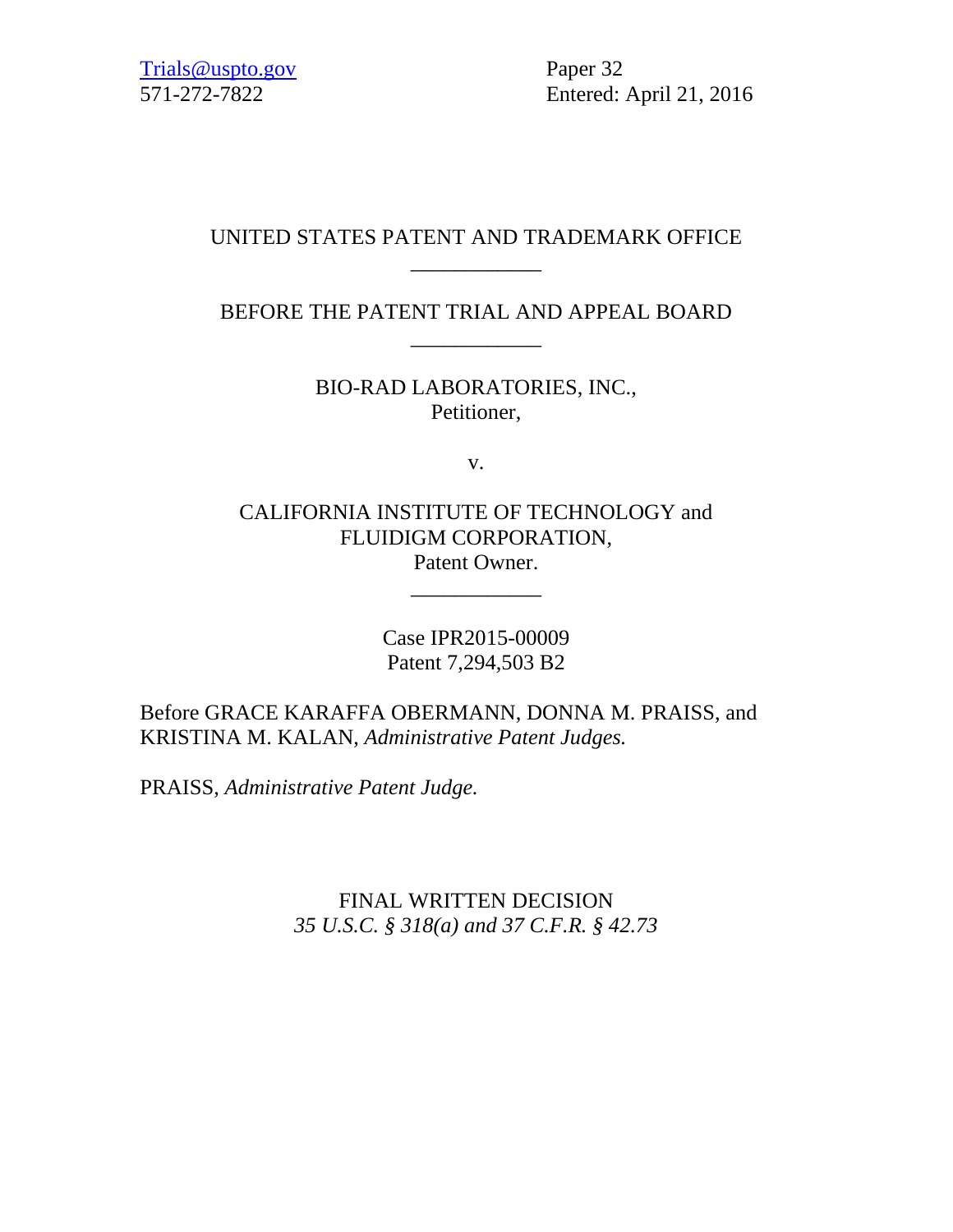Bio-Rad Laboratories, Inc. ("Petitioner") filed a Petition to institute an *inter partes* review of claims 1, 2, 5–15, 18, 19, 30–35, 39–43, 46, 47, and 49–51 of U.S. Patent No. 7,294,503 B2 (Ex. 1001, "the '503 patent") pursuant to 35 U.S.C. §§ 311–319, relying on the Declaration of Dr. Shelley Anna (Ex. 1002, the "Anna Declaration"). Paper 1 ("Pet."). The Board granted the Petition and instituted trial for claims 1, 2, 5–11, 18, 19, 30, 31, 46, 47, and 49–51. Paper 16 ("Dec. on Inst."). Trial was instituted on the following grounds:

(1) Claims 1, 2, 5–11, 18, 19, 30, 31, 46, 47, and 49–51 as obvious over Stewart  $II<sup>1</sup>$  $II<sup>1</sup>$  $II<sup>1</sup>$  and Burns;<sup>[2](#page-1-1)</sup>

(2) Claims 49 and 51 as obvious over Stewart II, Burns, and Kobayashi; $3$  and

(3) Claims 18, 19, 46, and 47 as obvious over Stewart II, Burns, and  $Chou.<sup>4</sup>$  $Chou.<sup>4</sup>$  $Chou.<sup>4</sup>$ 

During trial, Patent Owner, California Institute of Technology and its exclusive licensee Fluidigm Corporation (collectively, "Patent Owner"), filed a Patent Owner Response relying on the Declaration of Dr. Todd Squires (Ex. 2019, the "Squires Declaration"). Paper 21 ("PO Resp."). Petitioner filed a Reply to Patent Owner's Response. Paper 23 ("Pet.

<span id="page-1-0"></span><sup>&</sup>lt;sup>1</sup> WO 84/02000, published May 24, 1984 (Ex. 1004).

<span id="page-1-1"></span><sup>&</sup>lt;sup>2</sup> WO 98/22625, published May 28, 1998 (Ex. 1005).

<span id="page-1-2"></span><sup>3</sup> Kobayashi, et al., *Production and Characterization of Monodispersed Oilin-Water Microspheres Using Microchannels*, Food Sci. Technol. Res. 5(4), 350–55 (1999) (Ex. 1012).

<span id="page-1-3"></span><sup>4</sup> Chou, et al., *Microfabricated Devices for Sizing DNA and Sorting Cells*, Proceedings of the SPIE, Vol. 3258, 181–87 (1998) (Ex. 1006).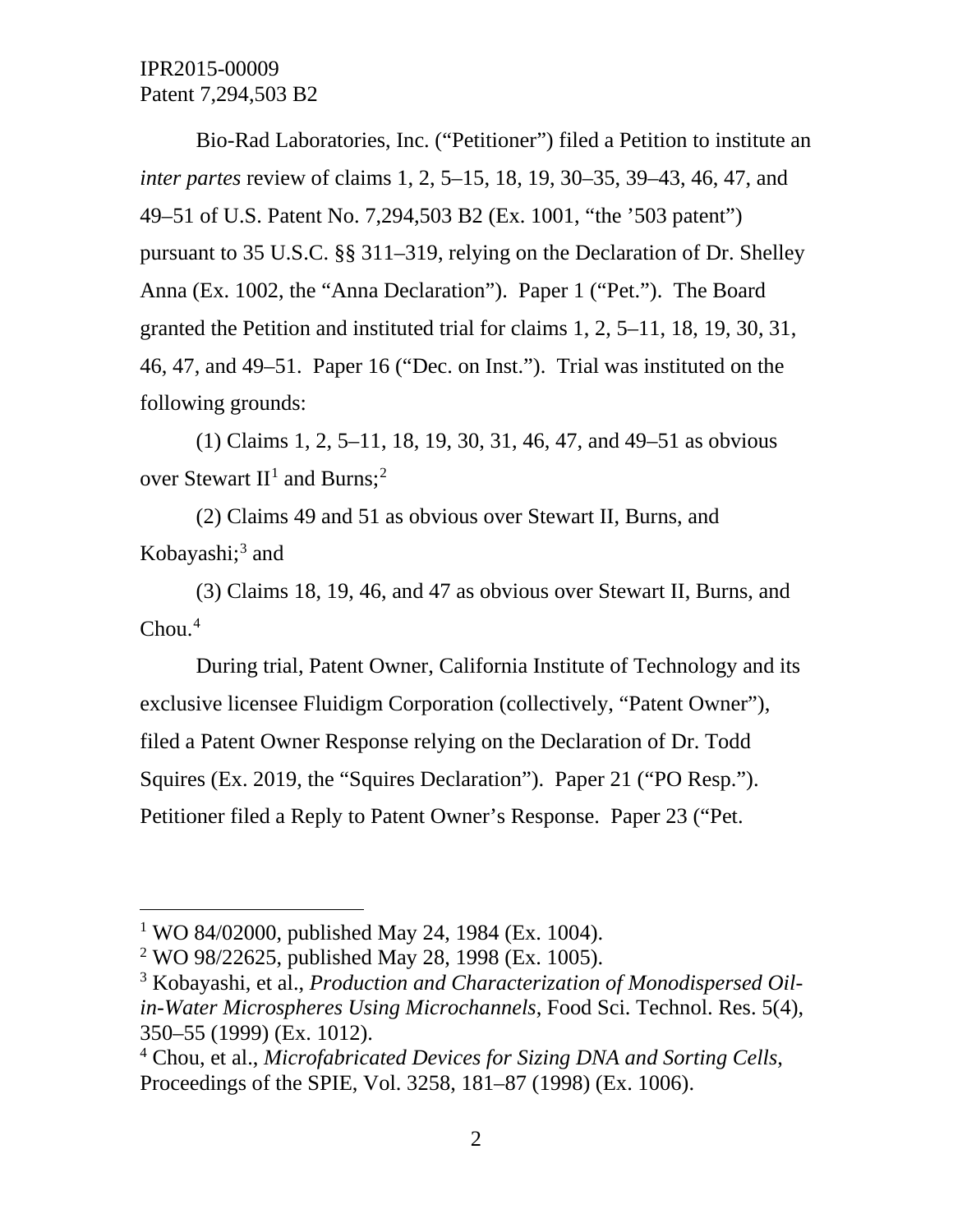Reply"). An unopposed Motion to Seal Exhibits 2003–2008 was filed by Fluidigm Corporation. Paper 11.

A consolidated oral hearing was held on January 5, 2016, with concurrently-filed *inter partes* review proceeding IPR2015-00010 involving U.S. Patent No. 8,252,539, which issued from a continuation of the '503 patent. A transcript of the hearing is included in the record. Paper 30 ("Tr.").

We have jurisdiction under 35 U.S.C. § 6(c). This final written decision is issued pursuant to 35 U.S.C. § 318(a) and 37 C.F.R. § 42.73.

For the reasons that follow, we determine that Petitioner has met its burden to prove by a preponderance of the evidence that claims 1, 2, 5–15, 18, 19, 30–35, 39–43, 46, 47, and 49–51 of the '503 patent are unpatentable.

### I. BACKGROUND

#### *A. The '503 Patent (Ex. 1001)*

The '503 patent, titled "Microfabricated Crossflow Devices and Methods," is directed to a microfluidic device for analyzing and/or sorting biological materials. Ex. 1001, Abstr. The device comprises a main channel, through which a fluid incompatible with the biological material flows, an inlet region in communication with the main channel, and a droplet extrusion region, through which droplets of solution containing the biological material are deposited into the main channel. *Id*. The droplet extrusion region is "a junction between an inlet region and the main channel" that "permits the introduction of a pressurized fluid to the main channel at an angle perpendicular to the flow of fluid in the main channel." *Id.* at 13:28–32. Figures 16A and 16B are reproduced below.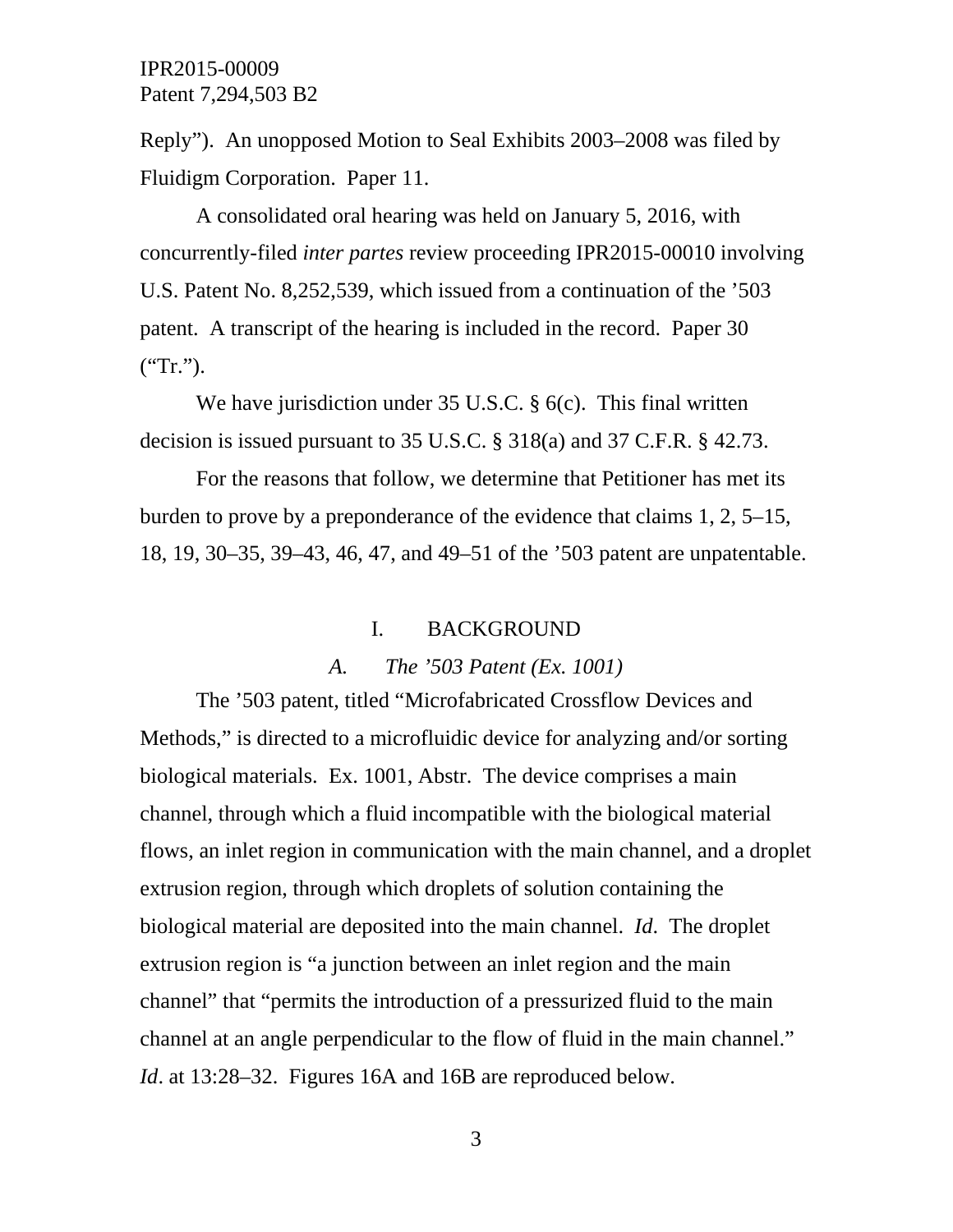

Figures 16A and 16B are exemplary architectures for droplet extrusion regions in the microfabricated device. *Id*. at 7:60–61. The channels are microfabricated, such as by etching a silicon chip. *Id*. at 17:29–33. Channels that are rounded and have a diameter between about 2 and 100 microns are preferred for particles or molecules that are in droplets within the main channel flow. *Id*. at 18:25–31. At these dimensions, the droplets "tend to conform to the size and shape of the channels, while maintaining their respective volumes." *Id*. at 18:41–43. "[T]he size and frequency of droplets formed in a main channel of such devices may be precisely controlled by modifying the relative pressure of the incompatible fluids (e.g., water and oil) in the device." *Id*. at 55:62–66. Modifying the relative pressures produces water droplets in the oil stream "such that the water enter[s] the droplet extrusion region, shearing off into discrete droplets." *Id.* at 56:52–56.

#### *B. Illustrative Claim*

Claims 1, 46, 49, and 50 are the independent claims at issue. Claim 1 is illustrative: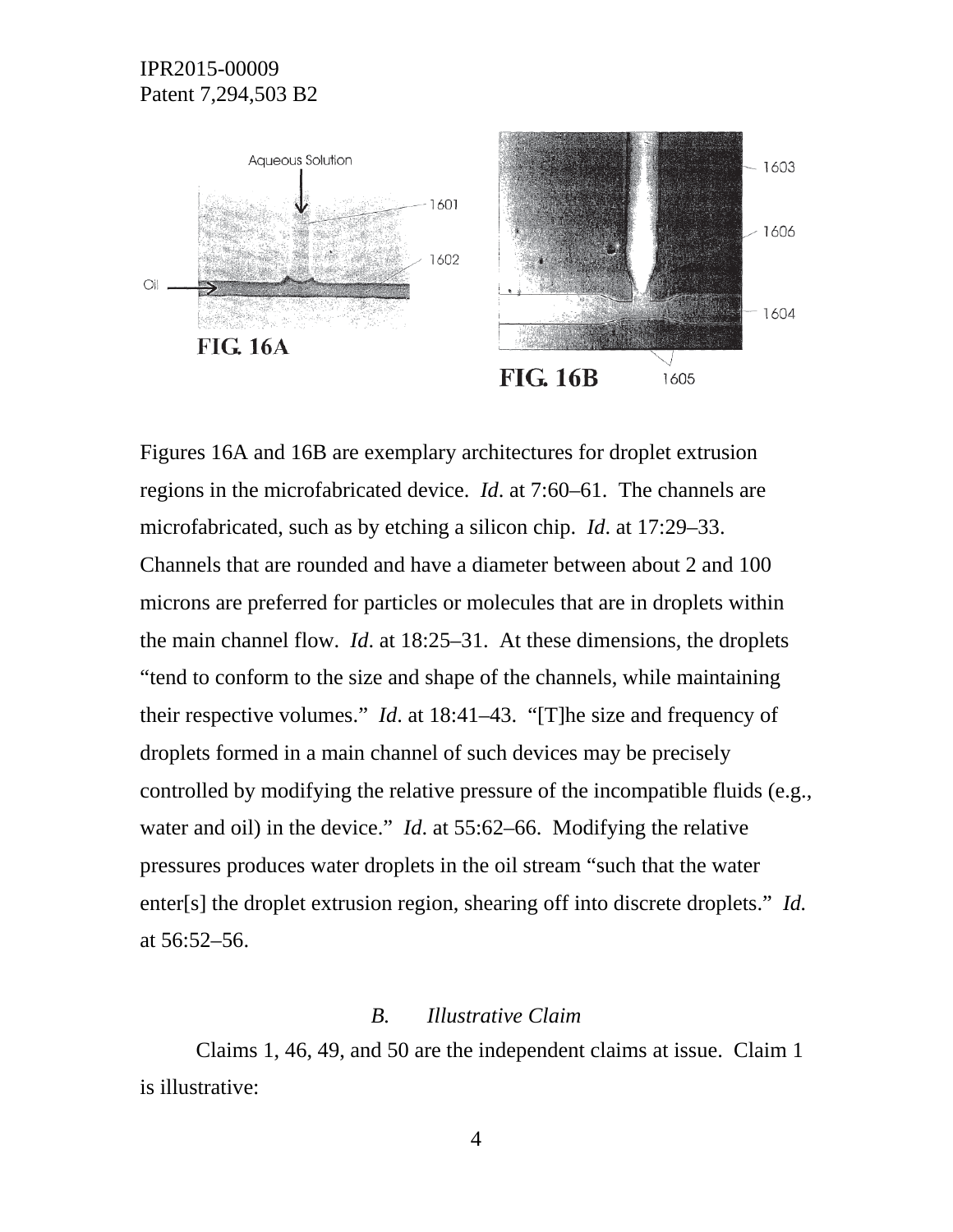1. A microfluidic product comprising:

(a) a main channel with a diameter of between about 2 and 100 microns or cross-sectional dimensions in the range of 1 to 100 microns in fluidic communication with a source of extrusion fluid passing therethrough;

(b) a second microfluidic channel, wherein said channel has a diameter in the range of 2 to 100 microns or cross-sectional dimensions in the range of 1 to 100 microns and is in fluidic communication with a source of sample fluid, and said sample fluid is immiscible with the extrusion fluid; and

(c) said second microfluidic channel having at least one inlet region in communication with the main channel in a droplet extrusion region, the inlet region having a particle containing sample fluid immiscible with the extrusion fluid passing therethrough and constructed and arranged so that droplets of the sample fluid are sheared into the main channel at the extrusion region resulting in discrete sample fluid droplets containing particles in the extrusion fluid stream.

Ex. 1001, 62:19–38. Claim 46 recites "a source of particle containing sample fluid" and "the main channel resides in a layer of elastomeric material." *Id*. at 64:56–57, 64:63–64. Claim 49 recites "wherein when the extrusion fluid is flowed through the first channel at a first pressure and the sample fluid is flowed through the second channel at a second pressure lower than the first pressure, monodisperse droplets of aqueous solution are formed at the junction." *Id*. at 66:1–5. Claim 50 recites "an output channel in communication with the junction." *Id*. at 66:16.

# *C. Claim Interpretation*

In an *inter partes* review, claim terms in an unexpired patent are interpreted according to their "broadest reasonable construction in light of the specification of the patent in which [they] appear[]." 37 C.F.R.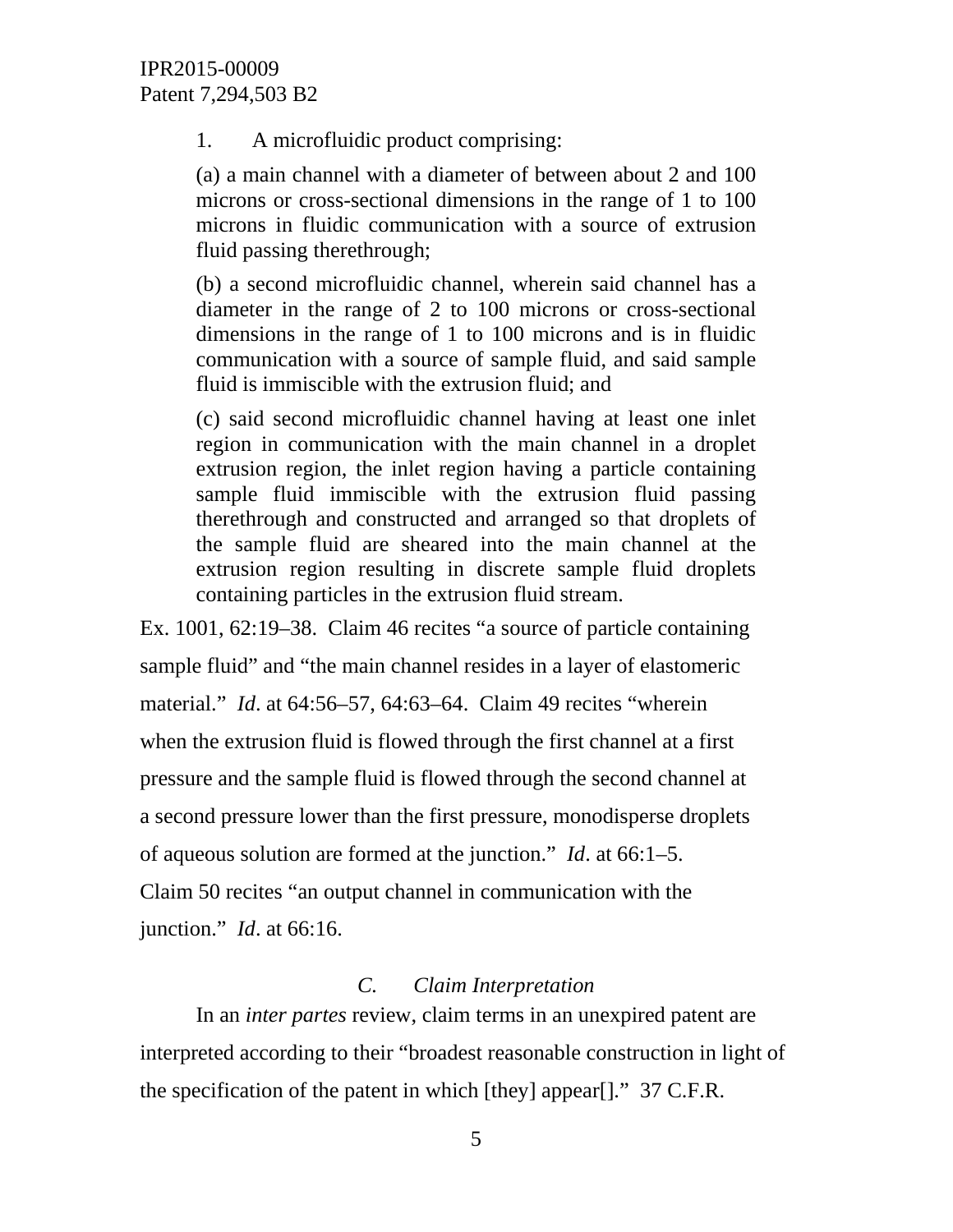§ 42.100(b). Under that standard, claim terms are given their ordinary and customary meaning, as would be understood by one of ordinary skill in the art in the context of the entire disclosure. *In re Translogic Tech., Inc.*, 504 F.3d 1249, 1257 (Fed. Cir. 2007). Also, care is exercised to avoid reading a particular embodiment appearing in the written description into the claim if the claim language is broader than the embodiment. *See In re Van Geuns*, 988 F.2d 1181, 1184 (Fed. Cir. 1993) ("limitations are not to be read into the claims from the specification").

In our Decision on Institution, we interpreted two claim terms of the '503 patent as shown below:

| Term                               | Construction                                                        |
|------------------------------------|---------------------------------------------------------------------|
| sheared                            | severed or broken off                                               |
| monodisperse sample fluid droplets | dispersed droplets of sample fluid of<br>substantially uniform size |

Table 1

Dec. on Inst. 6–7. The parties do not challenge our claim constructions. Consequently, for purposes of this Final Written Decision, we adopt the constructions as stated in Table 1 in accordance with the analysis set forth in our Decision on Institution. *Id*.

## II. ANALYSIS

We turn now to the patentability of the claims. To prevail in its challenges to the patentability of the claims, Petitioner must establish facts supporting its challenges by a preponderance of the evidence. 35 U.S.C. § 316(e); 37 C.F.R. § 42.1(d). As noted above, there are three grounds of unpatentability under 35 U.S.C. § 103(a) involved in this *inter partes* review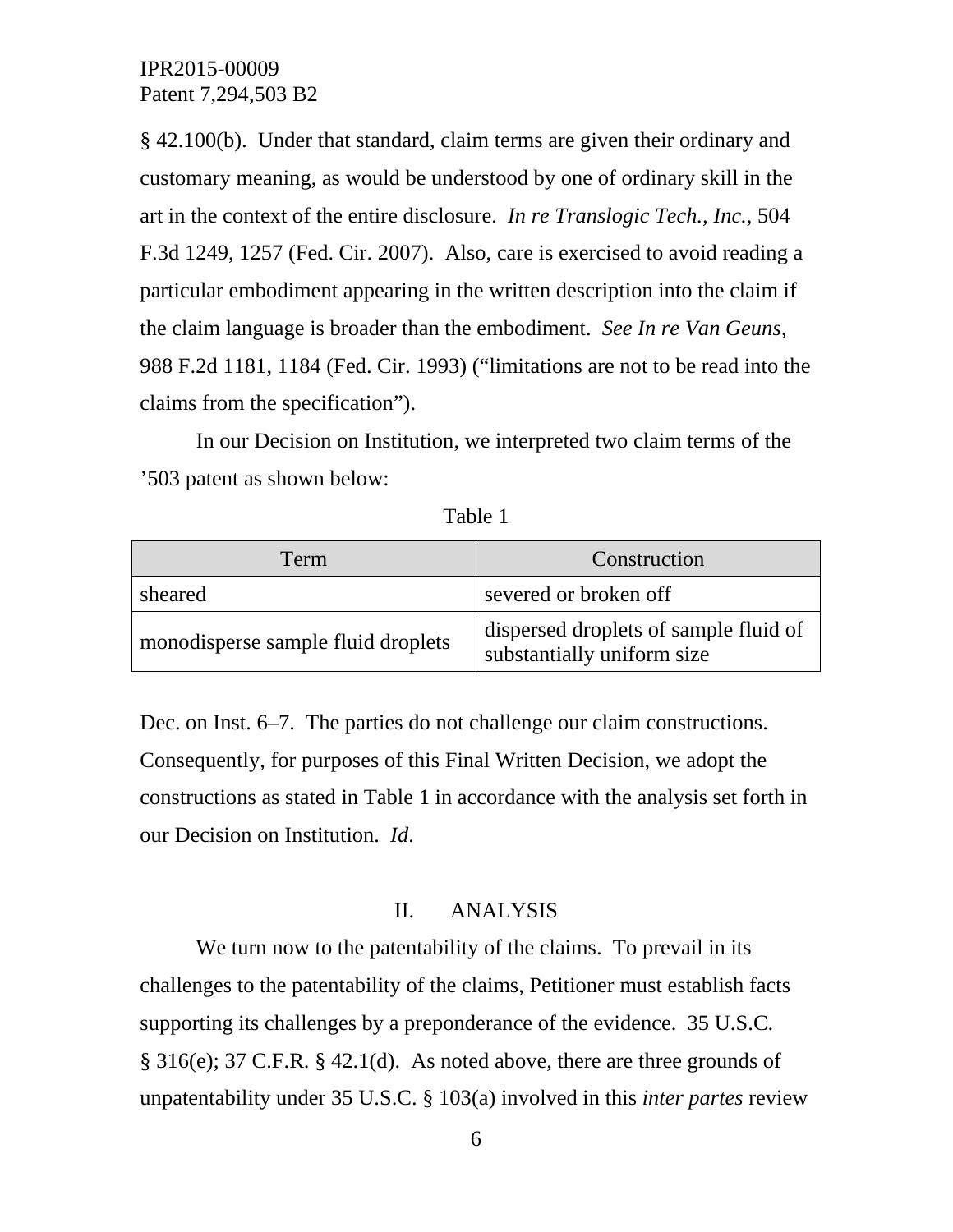proceeding: (1) claims 1, 2, 5–11, 18, 19, 30, 31, 46, 47, and 49–51 as obvious over Stewart II and Burns; (2) claims 49 and 51 as obvious over Stewart II, Burns, and Kobayashi; and (3) claims 18, 19, 46, and 47 as obvious over Stewart II, Burns, and Chou.

We consider the respective positions of the parties in light of the record before us.

#### *A. Principles of Law*

A claim is unpatentable under § 103(a) if the differences between the claimed subject matter and the prior art are such that the subject matter, as a whole, would have been obvious at the time the invention was made to a person having ordinary skill in the art to which said subject matter pertains. *KSR Int'l Co. v. Teleflex Inc.*, 550 U.S. 398, 406 (2007). The question of obviousness is resolved on the basis of underlying factual determinations, including: (1) the scope and content of the prior art; (2) any differences between the claimed subject matter and the prior art; (3) the level of skill in the art; and (4) where in evidence, so-called secondary conditions. *See Graham v. John Deere Co.*, 383 U.S. 1, 17–18 (1966). We also recognize that prior art references must be "considered together with the knowledge of one of ordinary skill in the pertinent art." *In re Paulsen*, 30 F.3d 1475, 1480 (Fed. Cir. 1994) (citing *In re Samour*, 571 F.2d 559, 562 (CCPA 1978)).

#### *B. Level of Skill in the Art*

In determining the level of skill in the art, various factors may be considered, including "type of problems encountered in the art; prior art solutions to those problems; rapidity with which innovations are made;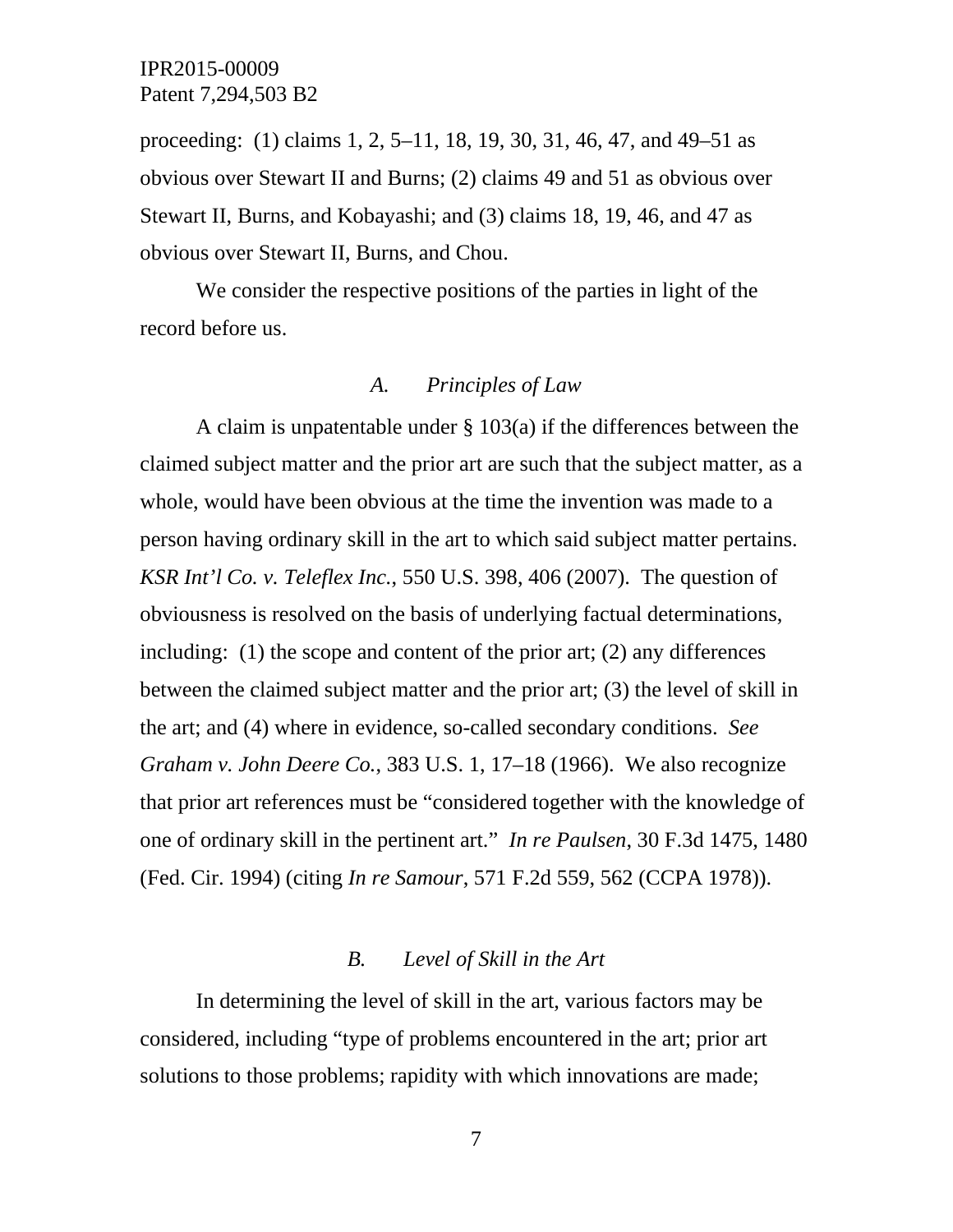sophistication of the technology; and educational level of active workers in the field." *In re GPAC, Inc*., 57 F.3d 1573, 1579 (Fed. Cir. 1995) (citing *Custom Accessories, Inc. v. Jeffrey-Allan Indus., Inc.*, 807 F.2d 955, 962 (Fed. Cir. 1986)). There is evidence in the record before us that reflects the knowledge level of a person with ordinary skill in the art. Petitioner's Declarant, Dr. Anna, attests that a person with ordinary skill in the art would "hav[e] at least the equivalent of a Bachelor's degree in engineering, physics, or chemistry and two years of academic, research, or industry experience related to fluid mechanics, fluid dynamics, or microfluidics." Ex. 1002 ¶ 29. Patent Owner does not dispute Dr. Anna's assessment of the level of ordinary skill. PO Resp. 3. Thus, we adopt Petitioner's Declarant's attestation as to the level of skill in the art.

# *C. Overview of Stewart II*

Stewart II describes a method and apparatus "particularly suited to the manipulation of microscopic quantities of reactant with volumes of less than 10 nanolitres . . . ." Ex. 1004, 3. The reactants used in the system "can be liquids" which "will be supported, defined and moved by another, immiscible liquid, referred to hereafter as the carrier phase." *Id*. at 4. Figure 1, below, depicts two conduits for carrying out the method of producing droplets of reactants as taught by Stewart II.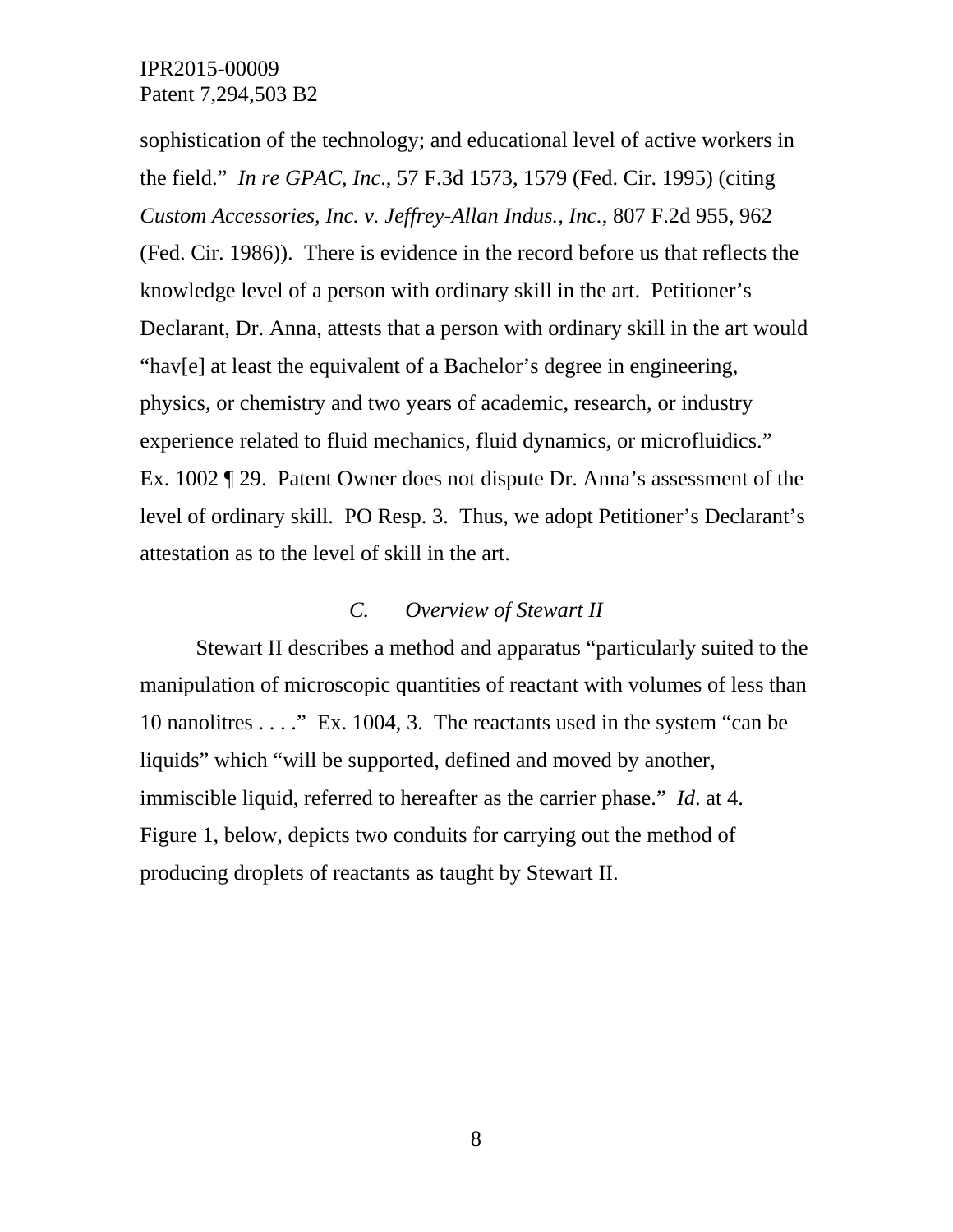

Figure 1.

Figure 1 illustrates one method of separating droplets of a predetermined volume from a larger reservoir of reactant. *Id.* The stippled areas indicate carrier phase (1) in one of the conduits. *Id.* at 2. The droplet volume shown as (5) is pushed or sucked out of small opening (3) before separation of the reactant from the side arm (2) into the carrier phase. A flow of carrier phase separates the droplet and carries it down the conduit. *Id*. at 4. The dimensions of the conduits are described by Stewart II as follows: "All conduits should have diameters approximately the same as the droplets to be used in them." *Id*. at 5. The apparatus may be constructed by etching, molding, or machining "indentations or channels of the appropriate configuration in the surface of a plate, and [clamping or holding] this plate against another, producing closed ducts or conduits." *Id*. at 7. Suggested materials for the plate include glass, Teflon, metal, polyvinylchloride, and polypropylene with one of the plates being preferably transparent to allow "visual inspection of the procedures." *Id*.

Stewart II discloses three methods for determining the volume of the droplet produced. *Id*. at 4–5. The second method, quoted below, uses two currents to generate droplets of reactant in the apparatus described above: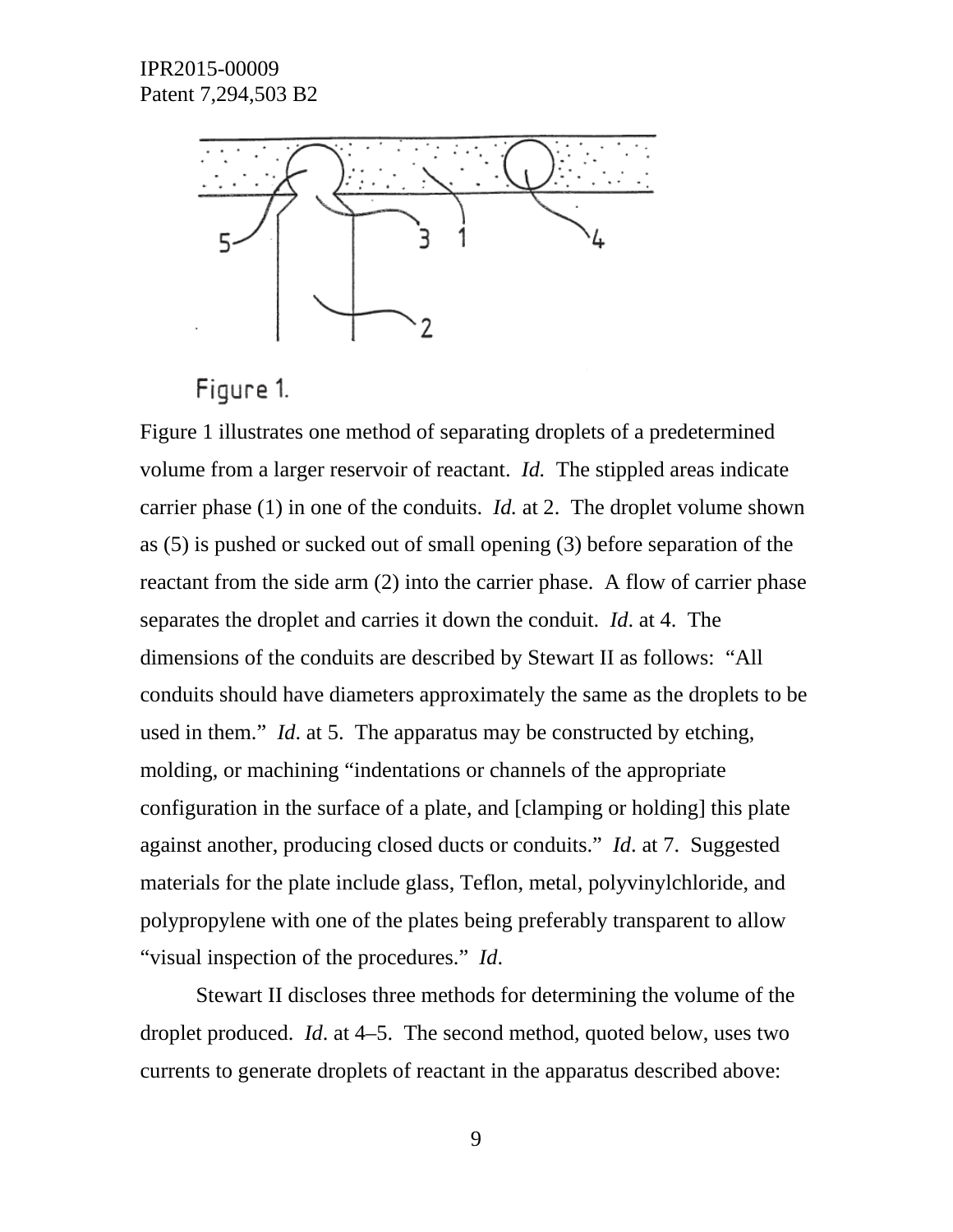If large numbers of droplets are required, a continuous flow of carrier phase flows down the conduit. When reactant is simultaneously passed through the opening 3 a series of droplets will be formed, each broken off just before it spans the conduit. The exact size of the droplets thus produced will depend on the magnitudes of the two currents.

*Id*. at 4–5. The droplets may contain micro-organisms. *Id*. at 7.

### *D. Overview of Burns*

Burns relates to microfabricated substrates and methods for amplifying and detecting nucleic acids. Ex. 1005, Abstract. Micromachined structures for use with nanoliter volumes, called "microdevices," are preferred. *Id*. at 5:4–5. Materials such as silicon, quartz, and glass are preferred because they can be manipulated to define channels, such as by etching. *Id*. at 6:23–28. One or more channels in the substrate connect the components, are preferably in liquid communication, and the channels configured in microns accommodate "microdroplets." *Id.* at 7:9–14. Illustrative size ranges for the channels are 0.5 to 50 µm in depth and 20 to 1000 µm in width and, for the microdroplets, are "approximately 0.01 and 100 nanoliters (more typically between ten and fifty)." *Id*. at 7:15–19. Figure 3B, below, is an embodiment of the device.

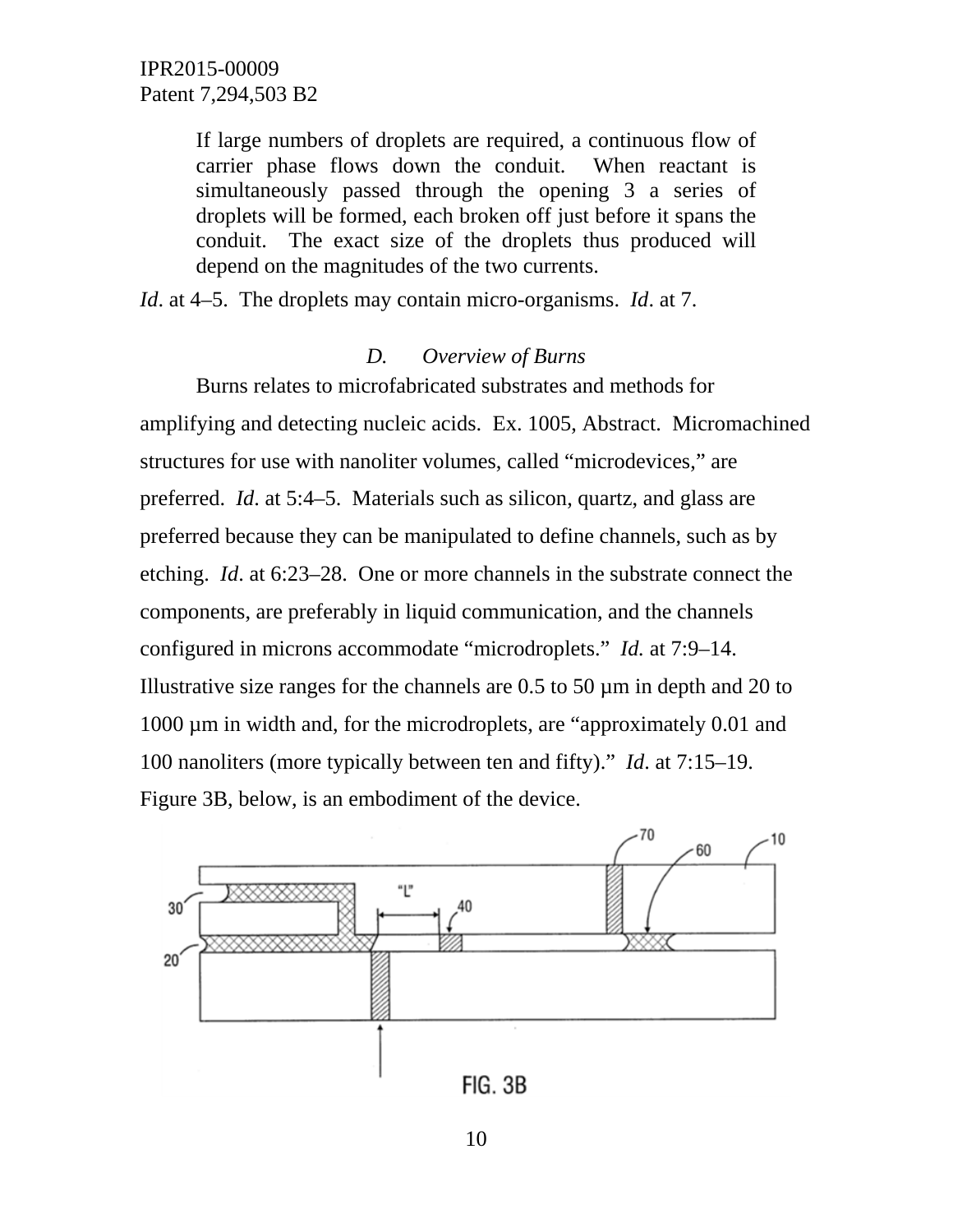Figure 3B shows "a schematic of . . . a device (10) to split a nanolitervolume liquid sample and move it using external air." *Id*. at 50:17–18. Gas is injected (lower arrow) "to split a microdroplet of length 'L'." *Id*. at 50:24–27. "[L]iquid . . . placed at the inlet (20) is drawn in by surface forces." *Id*. at 50:17–29. "[O]verflow ports (30) may be blocked or may be loaded with excess water to increase the resistance to flow." *Id*. at 50:28– 29. "[A] hydrophobic gas vent (70) further down the channel . . . can stop the liquid microdroplet (60) after moving beyond the vent (70)." *Id*. at 51:1– 3.

## *E. Obviousness over Stewart II and Burns Independent Claims 1, 46, 49, 51*

Claim 1 recites "a main channel with a diameter of between about 2 and 100 microns or cross-sectional dimensions in the range of 1 to 100 microns." Ex. 1001, 62:20–22. Claim 1 also recites "a second microfluidic channel" with the same dimensions. *Id.* at 62:24–27. Petitioner argues that the claimed dimensions for the microfluidic product's channels are not patentably distinct from Stewart II's device because the claimed device would not perform differently from the prior art device. Pet. at 19–20 (citing *Gardner v. TEC Syst., Inc.*, 725 F.2d 1338 (Fed. Cir. 1984)). Petitioner provides the Anna Declaration as support for its contention that the forces governing the behavior of fluid in a channel with Stewart II's calculated dimension of 267 microns in diameter are the same as those governing the behavior of a fluid "in an otherwise similar channel with a diameter of 100 microns." *Id*. at 20; Ex. 1002 ¶¶ 49–50. The basis for Dr. Anna's opinion is that the relative magnitudes of the capillary forces, viscous forces, and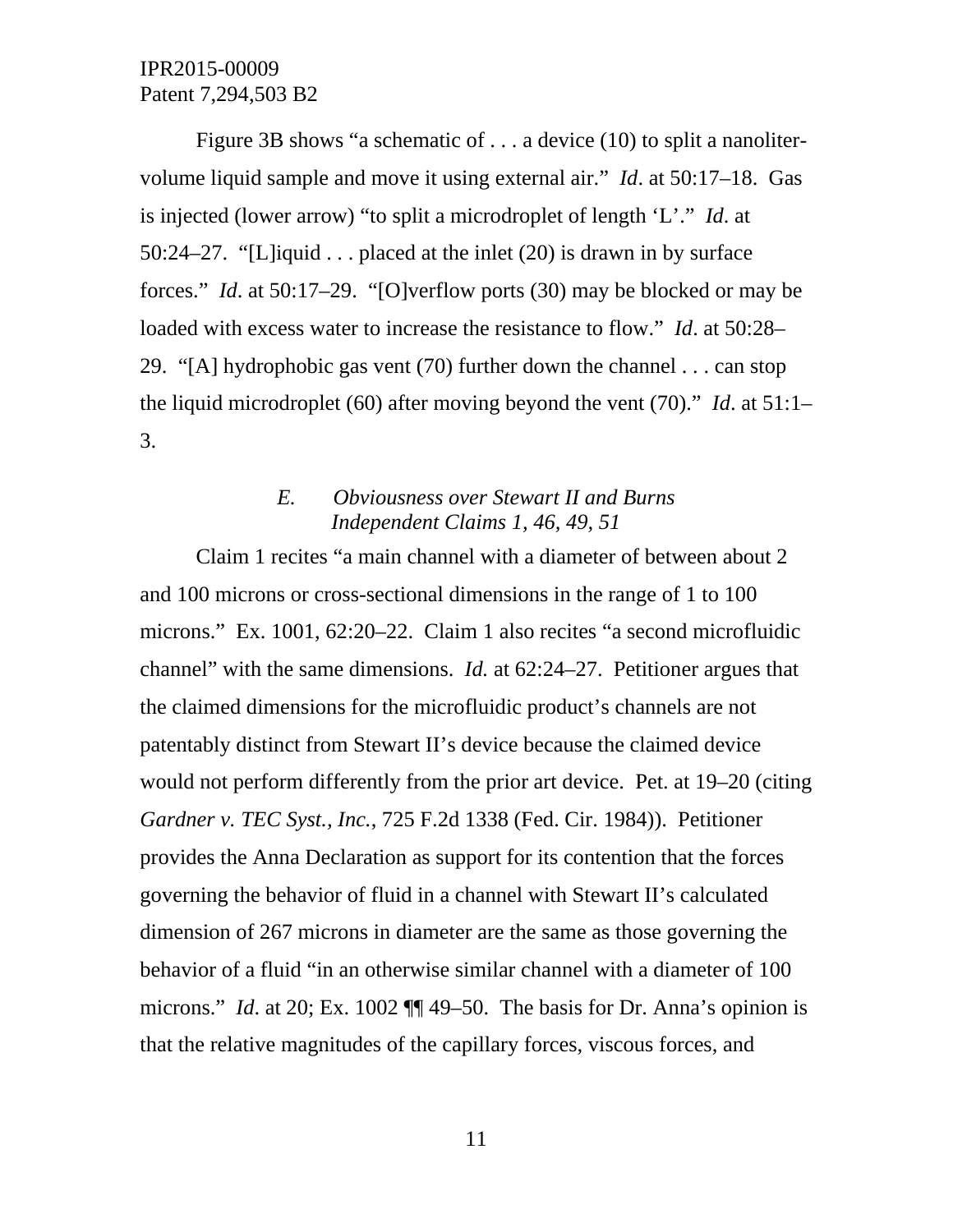inertia governing droplet formation or breakup are similar in sub-millimeter devices. Ex. 1002 ¶ 50.

Petitioner also asserts that "these particular dimensions are obvious in light of Burns." Pet. 19. According to Petitioner, "Burns specifically recites that 'illustrative ranges for channels [for microfluidic devices] may be between 0.5 and  $50/\mu m$  in depth (preferably between 5 and 20  $\mu$ m) and between 20 and 1000/µm in width (preferably 500/µm).'" *Id*. at 20 (citing Ex. 1005, 7:16–19). Petitioner's rationale for combining Stewart II and Burns is based on the teaching in Stewart II to use channel sizes less than 10 nanoliters in volume, which Dr. Anna calculates to be a 267 micron diameter. *Id*. at 8 (citing Ex. 1002 ¶¶ 41–42), 20. As discussed above, Petitioner argues that "the forces governing the behavior of fluid in a channel with a diameter of 267 microns, as disclosed in Stewart II, would be the same as those governing the behavior of fluid in an otherwise similar channel with a diameter of 100 microns." *Id*. at 20 (citing Ex. 1002 ¶¶ 49– 50). Therefore, one of ordinary skill in the art, in determining an appropriate channel size for the Stewart II device, would have included the channel dimensions described by Burns and would have understood the use of channel sizes in the range of 1–100 microns both (1) was technically possible and (2) could have been predictably and effectively used in a droplet-creating device as taught by Stewart II. *Id*. at 20–21.

Claim 1 further requires that the second microfluidic channel have "at least one inlet region in communication with the main channel" and that the inlet region be "constructed and arranged so that droplets of the sample fluid are sheared into the main channel". Ex. 1001, 62:30–36. Petitioner asserts that Stewart II discloses "a droplet-creating device" in which channel sizes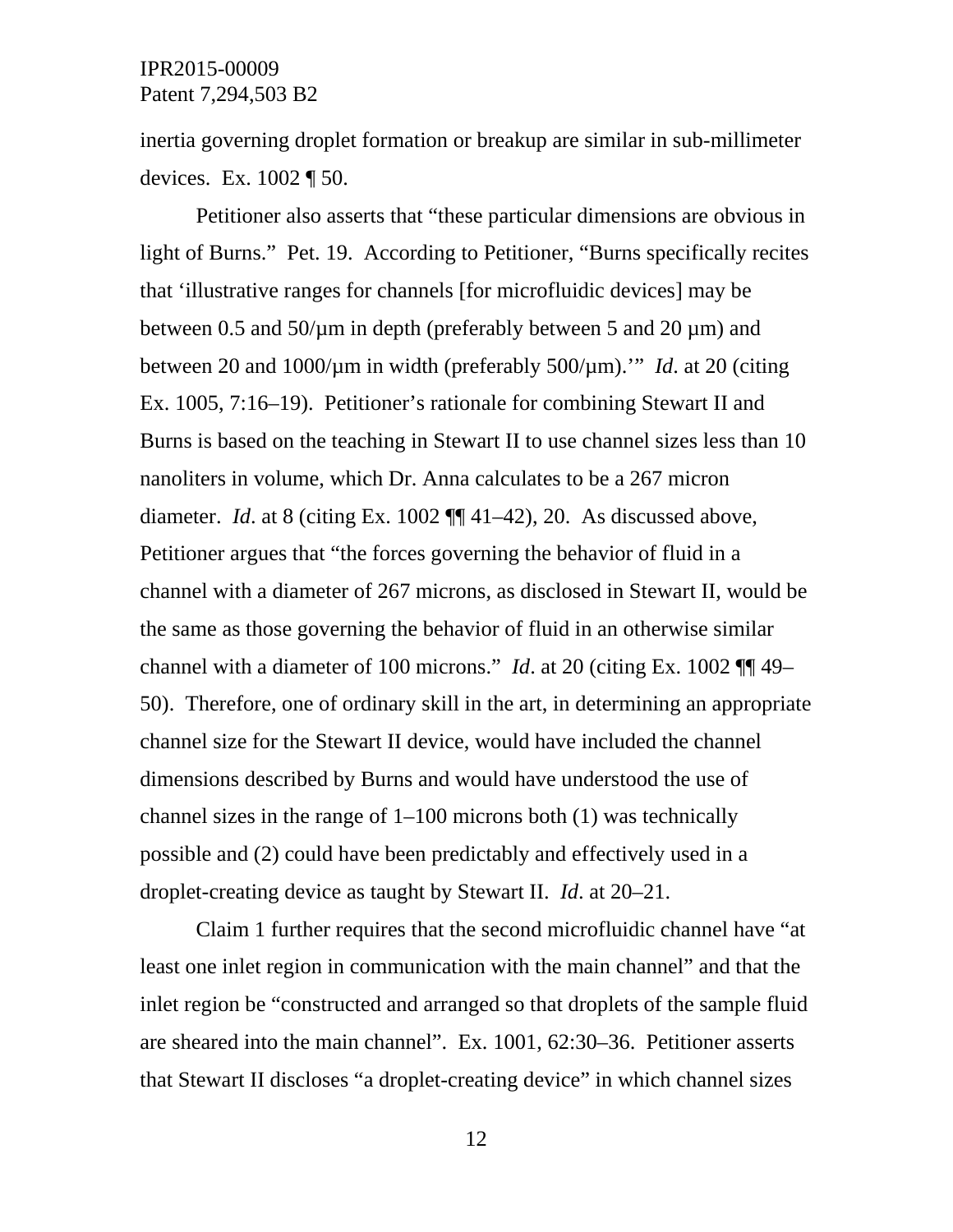of 1–100 microns could be effectively and predictably used in view of Burns. Pet. 21 (citing Ex. 1002 ¶ 66).

Petitioner also asserts that Burns and Stewart II disclose properties of the fluids recited in claims 1 (particle containing sample fluid), 46 (particle containing sample fluid), 49 (first pressure and second pressure), and 51 (first pressure and second pressure), even though these limitations should not be given patentable weight. *Id*. at 22–25. Likewise, Petitioner argues that the "monodisperse droplets" recited in claims 49 and 51 are merely properties of the sample and extrusion fluids, but, nevertheless, obvious from the teaching in Stewart II that large numbers of droplets can be formed from passing reactant into a continuous flow of carrier, that the conduits have diameters approximately the same as the droplets to be used in them, and that optimization to produce monodisperse droplets with regular periodicity in Stewart II's device would have been within the level of ordinary skill in the art. *Id*. at 26 (citing Ex. 1004, 5; Ex. 1002 ¶¶ 34, 76– 79). According to Dr. Anna, one of ordinary skill in the art would have known how to optimize Stewart II's device by varying the pressures of the carrier phase and reactant to form monodisperse droplets. Ex. 1002 ¶¶ 77– 78 (providing Kawakatsu<sup>[5](#page-12-0)</sup> (Ex. 1011) and Kobayashi (Ex. 1012) as examples of monodisperse droplets being achieved by optimizing devices without undue experimentation).

Petitioner also argues that the recitations in claims 49 and 51 of "a diameter less than 60 microns" for the droplet size are merely properties of

<span id="page-12-0"></span> <sup>5</sup> Kawakatsu *et al*., *Effect of Microchannel Structure on Droplet Size During Crossflow Microchannel Emulsification*, J. Surfactants and Detergents, Vol. 3, No. 3 (July 2000).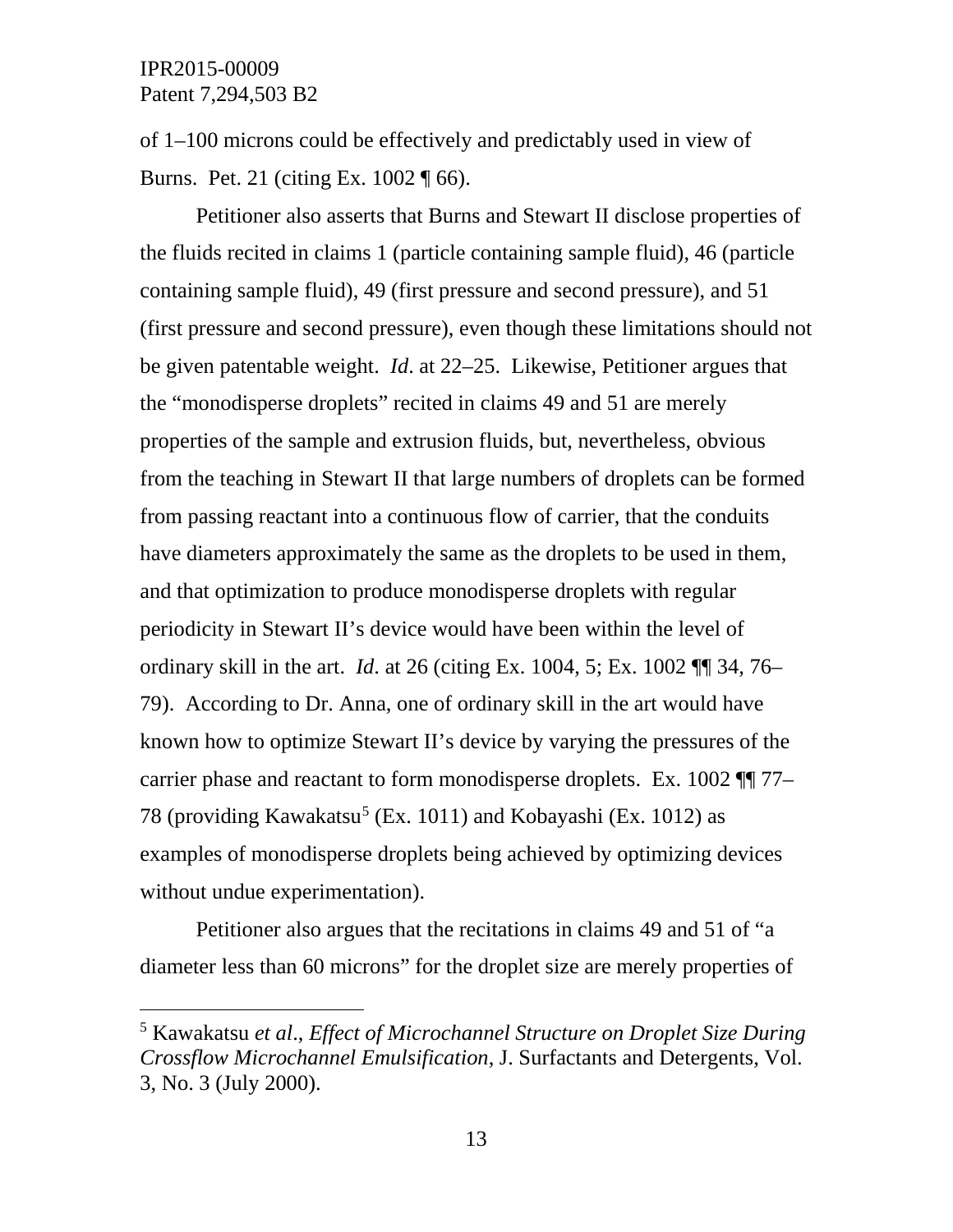the fluids, which nevertheless would have been obvious over Stewart II's teaching of droplet diameters in view of Burns's teaching of microdevice diameters. *See id*. at 27–28. The additional requirement of claim 46 that the main channel reside in a layer of elastomeric material would have been an obvious substitution of materials in view of Stewart II's disclosure of channels residing in a polymer block that is adjacent to one or more substrates, according to Petitioner. *Id*. at 32 (citing Ex. 1004, 7, 8; Ex. 1002  $\P\P$  83–85).

Patent Owner contends that the Anna Declaration should be given little weight because Dr. Anna has taken inconsistent positions and her explanations are not credible. PO Resp. 4–9. Dr. Anna testified at deposition that "Thorsen [a named inventor on the '503 patent and author of a 2001 article (Ex. 2017)] was the first to publish generating droplets at a microfluidic T-junction." PO Resp. 6–8 (citing Ex. 2018, 62:8–63:21). According to Patent Owner, Dr. Anna's deposition testimony is consistent with statements attributed to her in a 2007 journal article (Ex. 2016), that Patent Owner quotes as follows:

3.2 Droplet breakup in cross-flowing streams

One of the most common microfluidic methods of generating droplets uses cross-flowing continuous and dispersed phase streams. In microfluidics, this is typically implemented using Tshaped microchannel junctions, depicted schematically in figure 1(b). Droplet formation in a T-shaped device was first reported by Thorsen et al [53], who used pressure controlled flow in microchannels 35μm wide and 6.5μm deep to generate droplets of water in a variety of different oils.

*Id.* at 5 (quoting Ex. 2016, R322). Patent Owner contends the statements in the article "were made well after the work of Stewart and Burns had published" and independent of this proceeding, but are inconsistent with her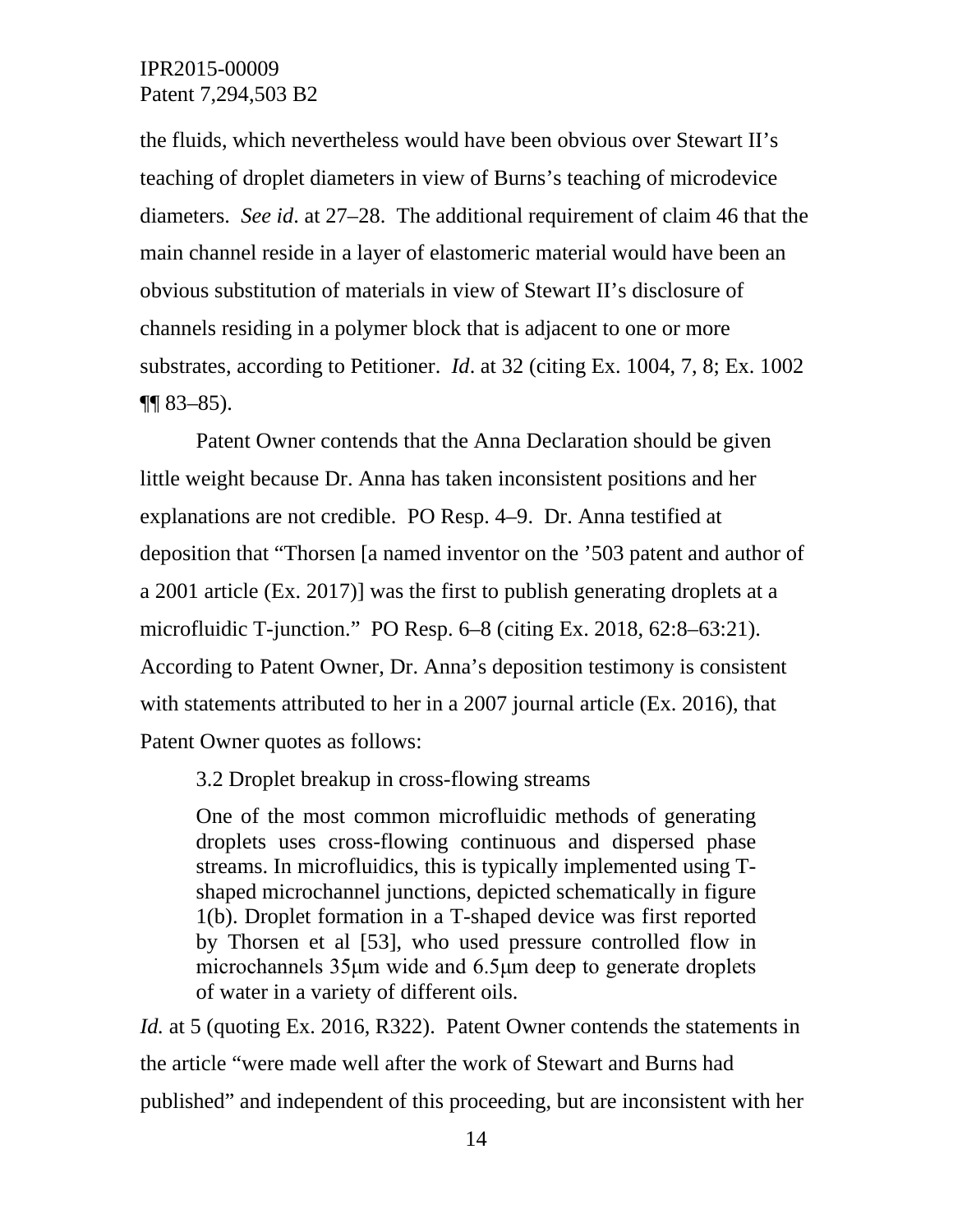positions regarding Stewart II, Burns, and the '503 patent in this proceeding. *Id*. at 5–6.

Patent Owner contends that Dr. Anna's explanation that Stewart II "would not have been considered part of the popular microfluidics field that we think of that I was referring to in this review article" is inconsistent with her declaration statement that "Stewart II falls squarely within the definition of microfluidics." *Id.* at 7–8 (quoting Ex. 2018, 62:8–63:21, citing Ex. 1002 ¶ 42). Patent Owner also contends that the 2007 article contains no qualifiers to support Dr. Anna's testimony that the article pertained to a particular time period. *Id*. at 8.

Patent Owner further contends that Dr. Anna's Declaration should be given little weight because she "was unable to answer basic questions about the understanding a person of ordinary skill in the art would have regarding the disclosure of the prior art." *Id*. at 9–10. Patent Owner specifically asserts a "lack of ability to answer question[s] on how . . . a reduction in channel [size] would affect the operation of the Stewart II device" and on the "cost of materials as those relate to the materials disclosed in Stewart II." *Id.* at 11. Patent Owner further asserts that "Dr. Anna was asked if Kobayashi forms droplets using a cross-flow" and was unable to answer the question other than by reading from her declaration statement. *Id*. at 12–13.

Patent Owner also asserts that the combination of Burns with Stewart II is improper because (1) Burns teaches away from Stewart II and (2) the combination is unpredictable and lacks a reasonable chance of success. *Id*. at 28–42. Patent Owner argues that "having the 'microdroplet' remain in contact with the channel walls is expressly discouraged by Stewart II" because Stewart II maintains a film of the continuous phase around the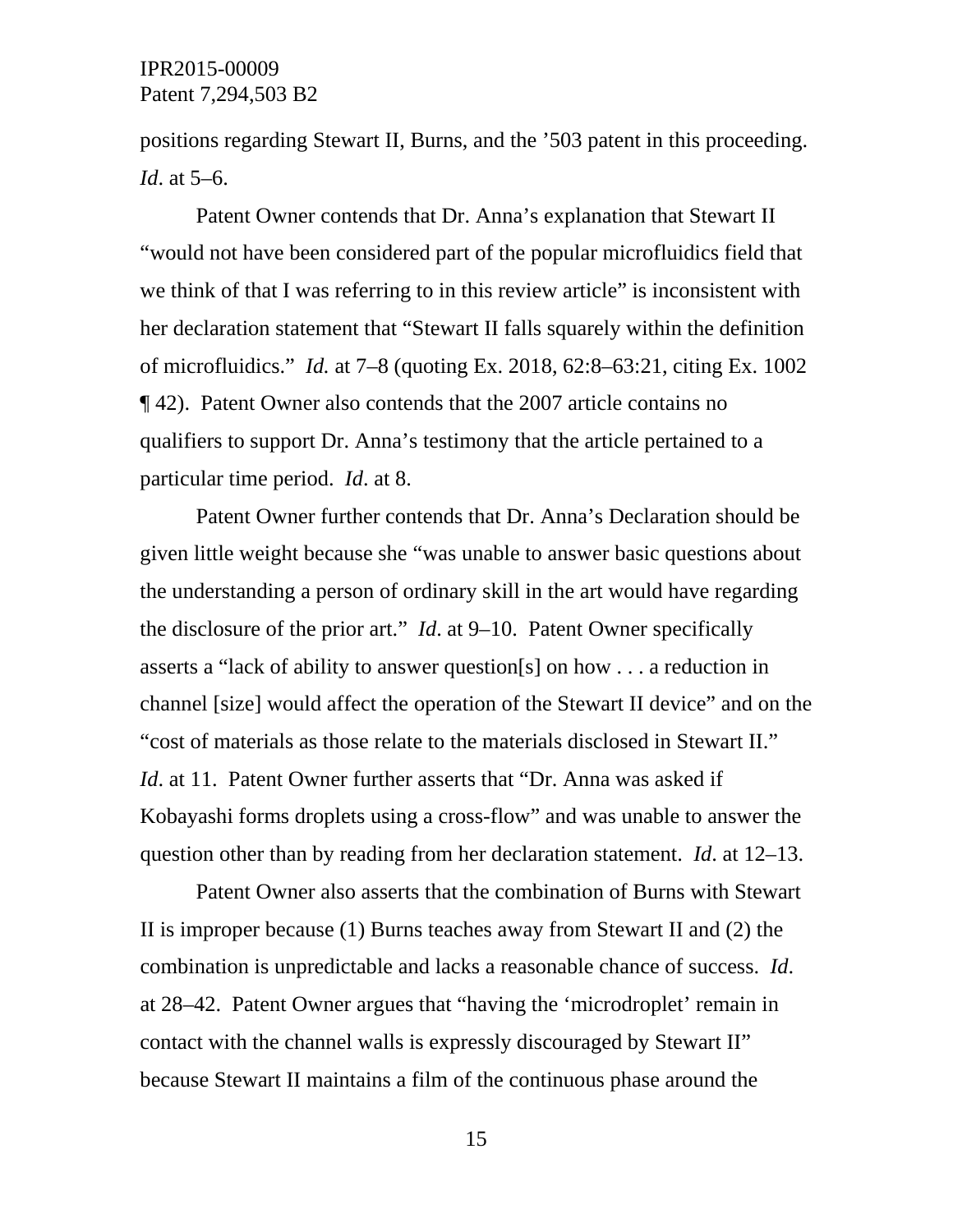reactant to reduce or eliminate contamination of the reactant while Burns's channels contact the dispersed phase and, therefore, are incompatible with forming a spherical droplet. Patent Owner also argues that the smaller dimensions of Burns's channels "would increase the possibility of an obstruction, protrusion, or imperfection on the wall from contacting the dispersed phase." *Id*. at 28–31, 37 (citing Ex. 2019 ¶¶ 39–42).

Regarding predictability, Patent Owner contends that has not been demonstrated because Dr. Anna's declaration states that the teachings of the references are compatible with each other, not that their combination yields a predictable result. *Id*. at 32–33. Additionally, Dr. Anna's deposition testimony regarding needing more factors in order to predict how changing one variable would affect Stewart II's system evidences unpredictability, according to Patent Owner. *Id*. at 33 (citing Ex. 2018, 110:12–13, 111:17– 19, 112:10–12, 114:3–8). Patent Owner asserts that "the factors involved in droplet formation are numerous and complex," would not have been known well enough to predictably be manipulated at the time of the invention of the '503 patent, and the prior art does not "provide[] guidance on what combinations would succeed." *Id*. at 33–36 (citing Ex. 2019 ¶¶ 23–27, 29, 30, 37, 38). Patent Owner also asserts that "implausible and inconsistent statements within Stewart II" would "cause skepticism" about successful droplet formation and evidence unreliability of the Stewart II disclosure. *Id.* at 38–40. Specifically, Patent Owner asserts that Stewart II's claim that the T-junction can generate droplets at volumes from more than 1 liter to less than 10 nL is "impossible under any reasonable operating parameters." *Id*. at 38 (citing Ex. 2019 ¶ 35). Patent Owner also asserts that Stewart II's disclosure of generating a large amount of droplets using a continuous flow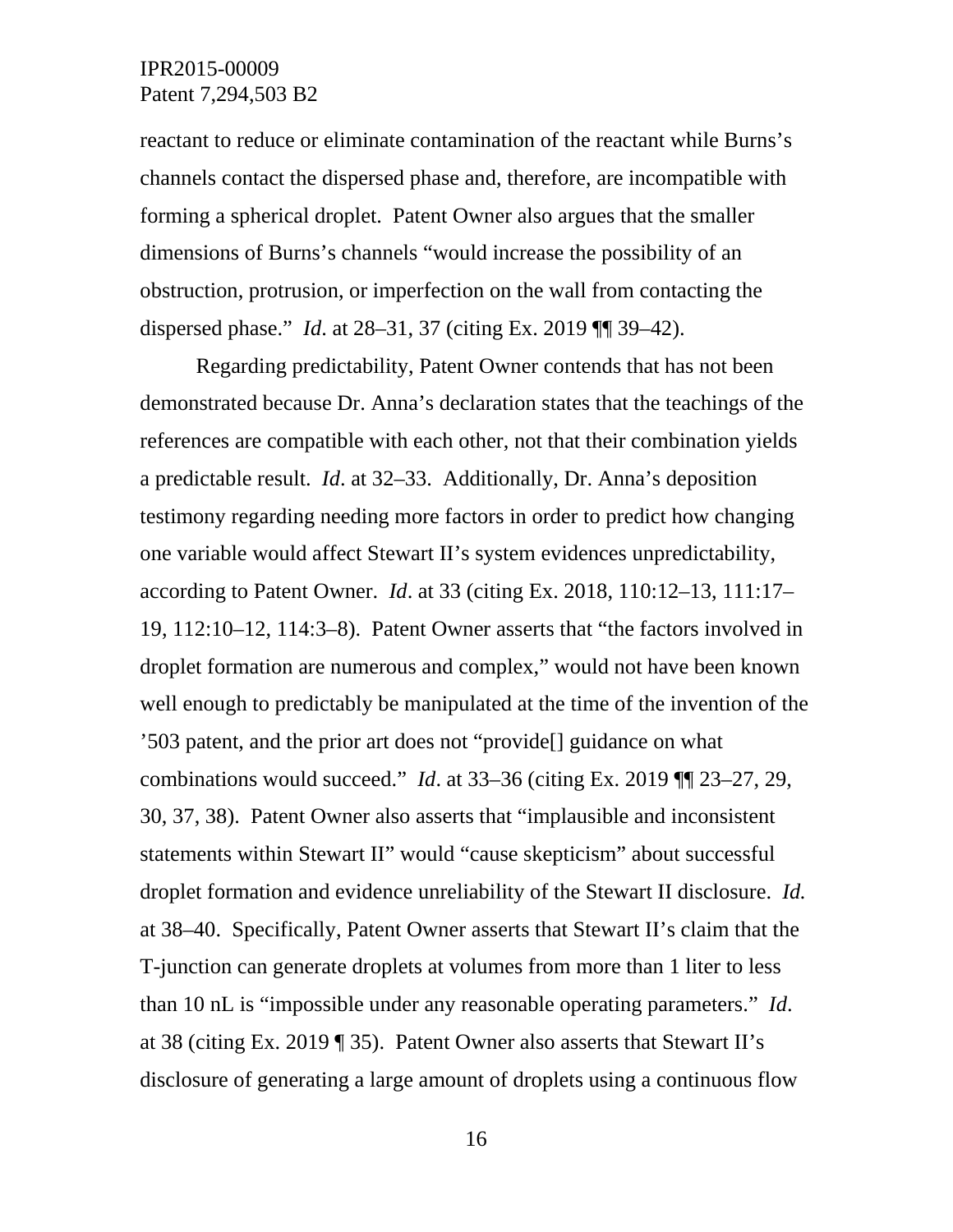of carrier phase is inconsistent with both the statement that "the present invention does not operate a continuous stream" and Stewart II's method of combining droplets for chemical reactions "using a sequence of distinct and discrete steps." *Id*. at 38–39 (citing Ex. 2019 ¶¶ 47–48). Patent Owner further argues that the second channel or side arm of Stewart II would not necessarily have the same dimension as the main channel because the side arm does not also contain droplets. *Id*. at 45–47.

Patent Owner presents generally the same arguments regarding the patentability of independent claims 1, 46, 49, and 51, but presents additional arguments directed to the elastomeric material required by claim 46 and the monodispersity required by claims 49 and 51. Patent Owner contends that "the Petition does not provide any rationale [] why one of ordinary skill in the art would use an elastomer in light of the teachings of Stewart II alone. Nor does the Petition allege that Burns cures this deficiency." *Id*. at 50. Patent Owner also contends that "there is a structural element in the claims that must be constructed to form monodisperse droplets having a diameter of less than 60 microns" as specified in claim 51. *Id*. at 53. Patent Owner asserts that this is not disclosed in Stewart II and that Dr. Anna's assertion that monodispersity can be achieved in a microfluidic channel by optimizing pressure is not supported by Kobayashi. *Id.* at 54–57.

#### *Dependent Claims 2, 5–11, 18, 19, 30, 31, 47, and 50*

Claims 2, 5, and 7 depend from claim 1 and require that the extrusion fluid is a non-polar solvent, the sample solution is aqueous, and the particles are biological material, respectively. Ex. 1001, 62:30–40, 62:46–47, 62:51– 52. Claim 6 further defines the aqueous solution of claim 5. *Id*. at 62:48–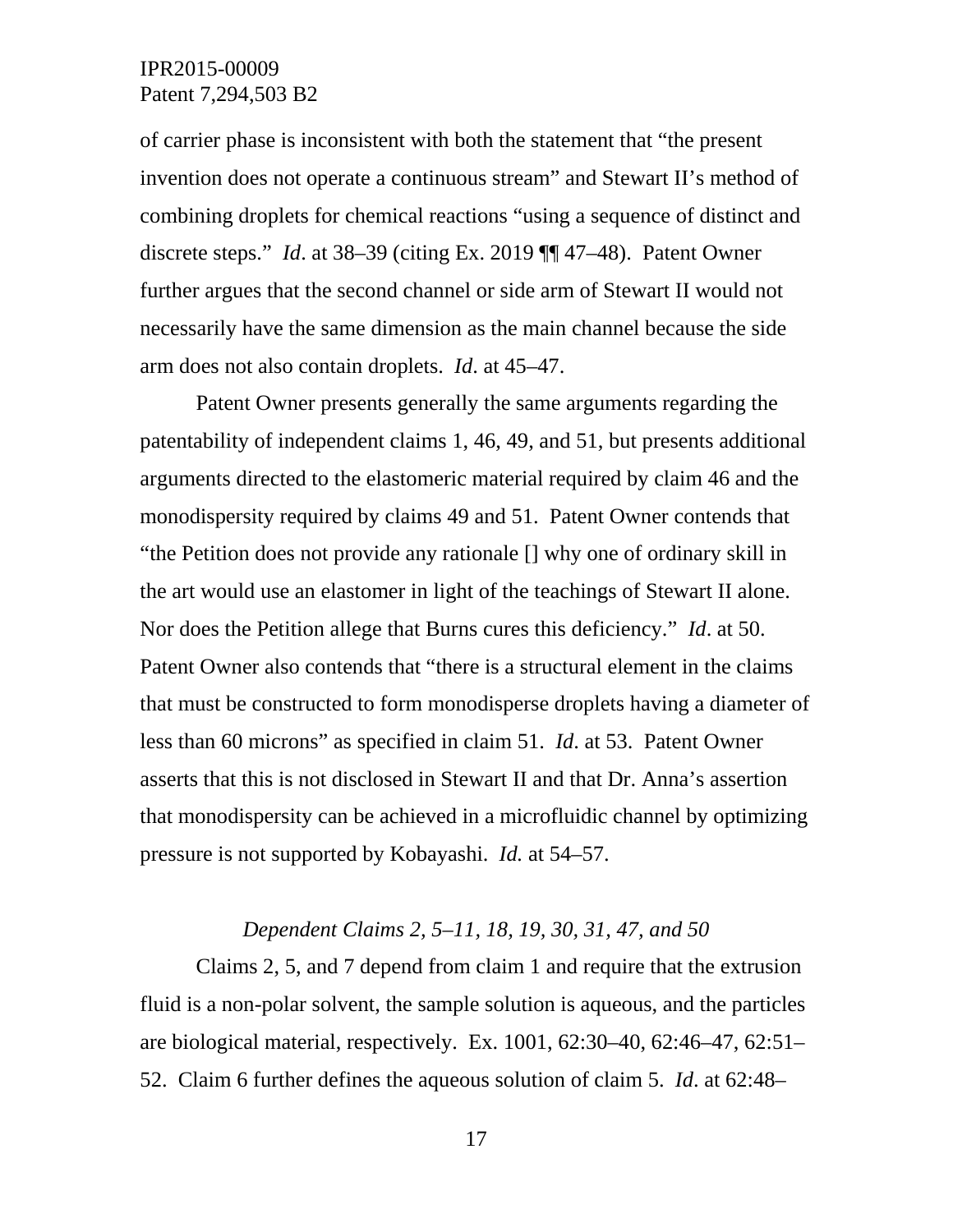50. Claims 8–11 further define the biological material of claim 7. *Id*. at 62:53–63. Claims 30 and 31 depend from claim 1 and further define the extrusion fluid in terms of its refractive index. *Id*. at 63:49–53. Petitioner argues that the dependent claims are obvious over Stewart II and Burns because the fluids and properties of the fluids do not distinguish the claimed apparatus patentably over the prior art. Pet. 28, 30 (citing *id*. at 8–9). Nevertheless, Petitioner argues that the use of a TE buffer (Tris-HCl and EDTA) in a sample solution and the modification of the sample concentration as taught by Burns makes obvious the buffer composition of claim 6, and the selection of a viral particle as the biological material meets the requirements of claims 8, 9, and 11. *Id*. at 28–31.

Regarding the elastomeric material recited in claims 18, 19, and 47, as discussed with respect to claim 46 above, Petitioner argues the limitations would be an obvious substitution of materials in view of Stewart II's disclosure of channels residing in a polymer block that is adjacent to one or more substrates. *Id*. at 32 (citing Ex. 1004, 7, 8; Ex. 1002 ¶¶ 83–85).

Patent Owner does not separately argue the patentability of dependent claims 2, 5–11, 30, and 31. Regarding the elastomeric material of claims 18, 19, and 47, Patent Owner argues that the Petition lacks a rationale for the substitution, and that the deficiency of Stewart II is not cured by Burns. PO Resp. 50.

### *Discussion*

At the outset, we note that Patent Owner contends that the testimony of Dr. Anna should be given little weight, but does not seek to exclude the Anna Declaration. Patent Owner does not challenge Dr. Anna's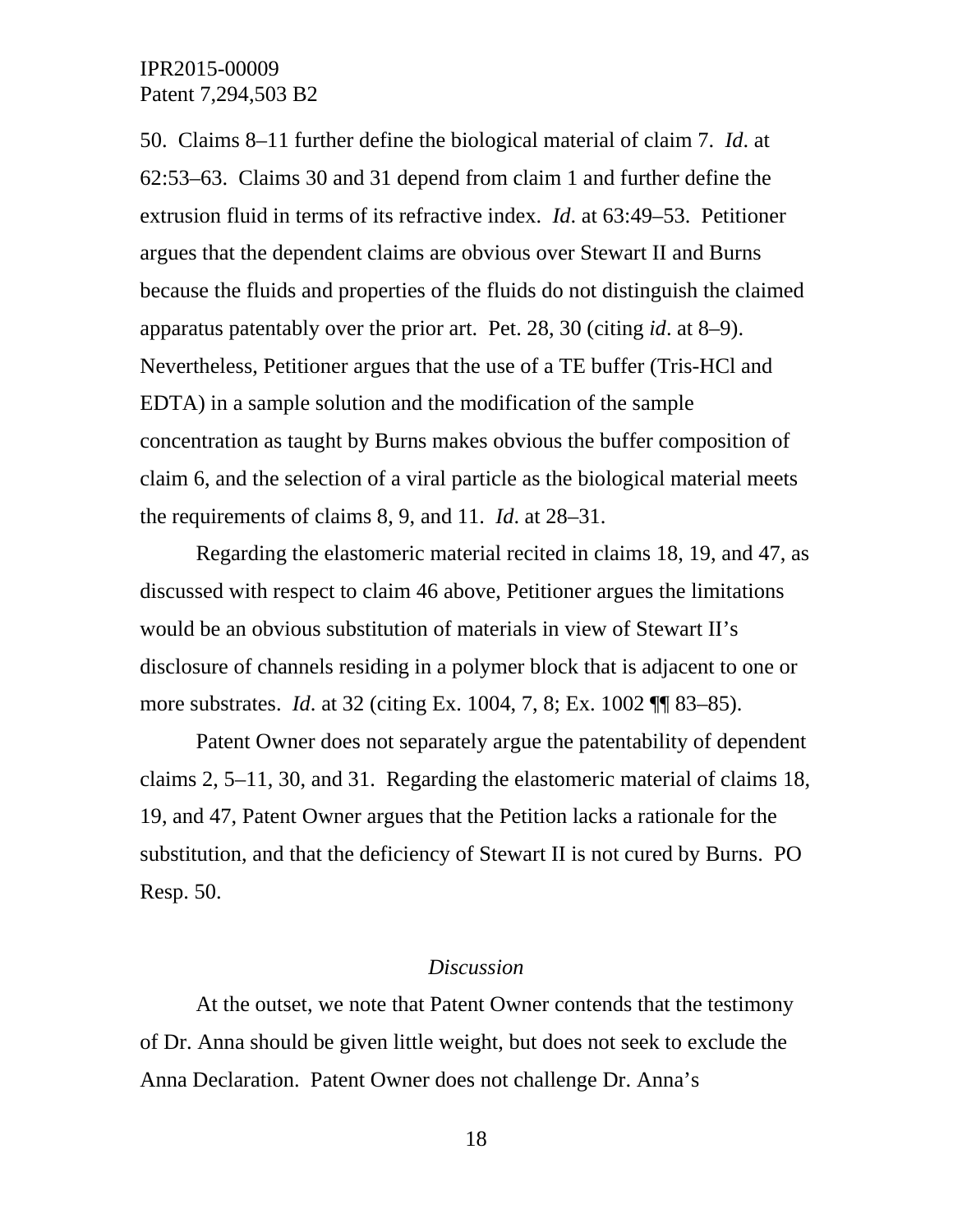qualifications as an expert in the field of microfluidics. Tr. 28:16–18. Instead, Patent Owner argues that the credibility of her statements regarding Stewart II is diminished by her cross-examination at deposition on the subject of (a) her paper, independent of this proceeding, that acknowledges the Thorsen 2001 Article and (b) hypotheticals concerning the Stewart II device presented at deposition. PO Resp. 4–14.

Patent Owner essentially contends that Dr. Anna's deposition and declaration statements in this proceeding concerning Stewart II are inconsistent with statements in her earlier publication indicating that the named inventors on the '503 patent were the first to report droplet formation in a T-shaped device. Dr. Anna explained she was unaware of Stewart II at the time of her publication and that, even in view of Stewart II, her published statements about the Thorsen 2001 Article being the first to report on microdroplet formation in a T-shaped device would still be accurate, because Stewart II was not part of the body of work reported in the academic literature. Ex. 2018, 31:9–11, 59:21–60:3, 61:2–12, 63:11–21. The veracity of Dr. Anna's explanation is supported by Patent Owner's expert, Dr. Squires, who testified at deposition that he does not typically include patents in his own academic review papers and did not cite the patent literature in his own papers on the subject of microfluidics. Ex. 1020, 31:5–9, 37:19– 38:21, 40:20–41:17. Dr. Anna's deposition testimony, in fact, clarifies any apparent inconsistency between her declaration and the Thorson 2001 Article. Accordingly, we are not persuaded that Dr. Anna's testimony should be given diminished weight in light of her prior statements about the Thorson 2001 Article.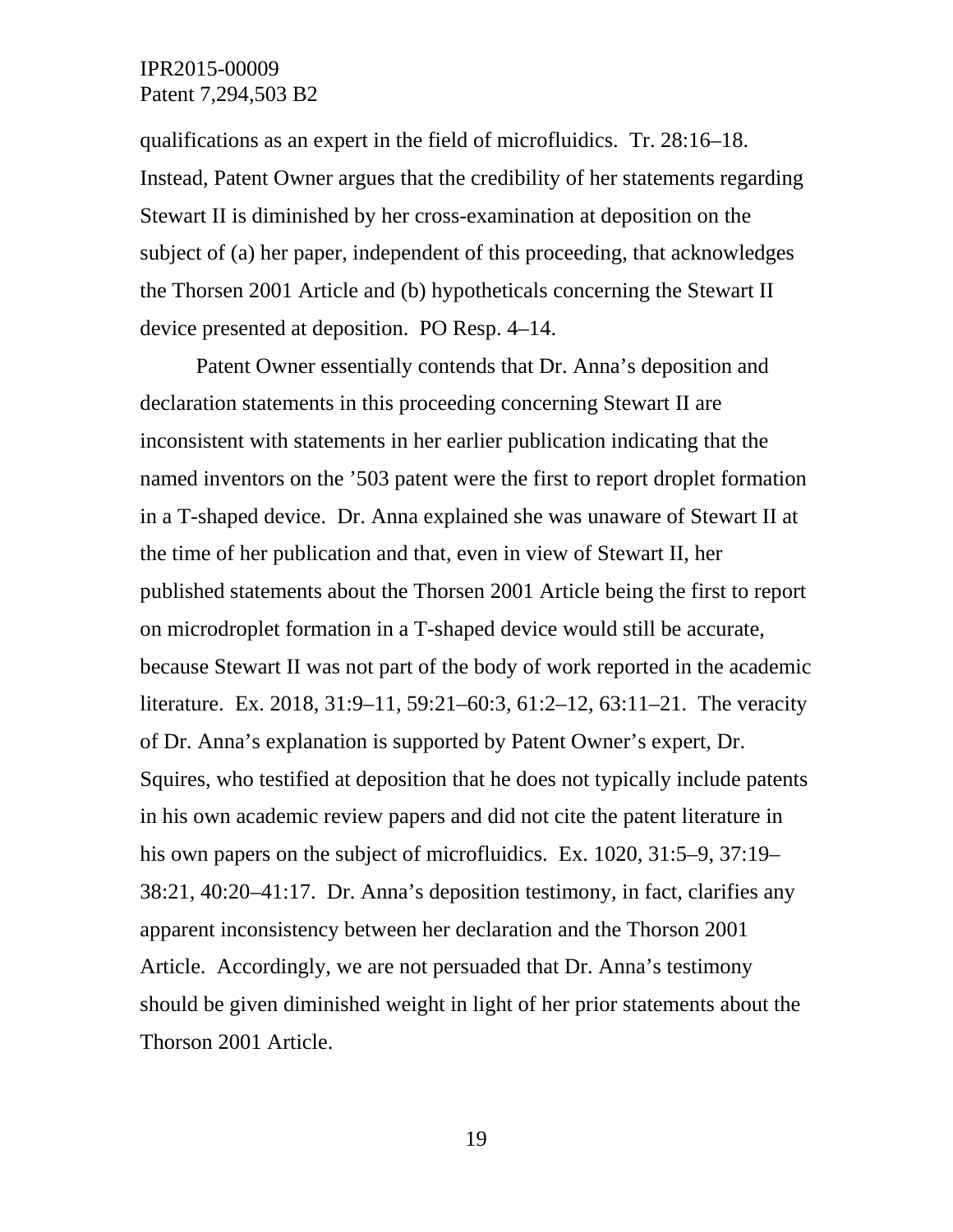Regarding hypothetical modifications to the Stewart II device that Dr. Anna allegedly could not answer during deposition, Patent Owner asserts Dr. Anna was "asked to discuss the effect that reducing the channel size would have on Stewart II's device." PO Resp. 10–11 (citing Ex. 2018, 113:4–115:5, 109:24–110:13). Patent Owner's questions, however, were hypotheticals concerning contamination or pressure, which, Dr. Anna testified, required additional information about the nature of the contamination. Ex. 2018, 113:4–6, 113:11–14, 114:9–12. Patent Owner further asserts that Dr. Anna was not able to explain "how one of ordinary skill in the art would understand the dimensions and operation of SII's device in light of the disclosure it works at both 10nl and 1L volumes." PO Resp. 10 (citing Ex. 2018, 107:21–109:16). That assertion is unpersuasive, because the questions presented to Dr. Anna were directed to the forces that govern droplet formation at 10nl and 1L; Dr. Anna testified that the relevant forces were the same, specifically, viscous forces, capillary forces, and inertia. Ex. 2018, 107:21–108:2, 108:10–19.

Patent Owner further asserts that Dr. Anna's credibility is undermined by her inability to opine on "low material costs" mentioned in Chou or whether "Kobayashi forms droplets using a cross-flow." PO Resp. 11–13 (citing Ex. 2018, 142:18–145:6, 137:2–140:4). The cost of materials asked about at deposition, however, went beyond the scope of Dr. Anna's declaration, as Dr. Anna's declaration does not address relative material costs. Dr. Anna did opine at deposition that materials mentioned in Stewart II may be cheaper than those in Chou depending on additional factors. Ex. 2018, 142:18–145:6. As to Kobayashi, Dr. Anna testified that "Kobayashi uses microchannels with pressure-driven flow to form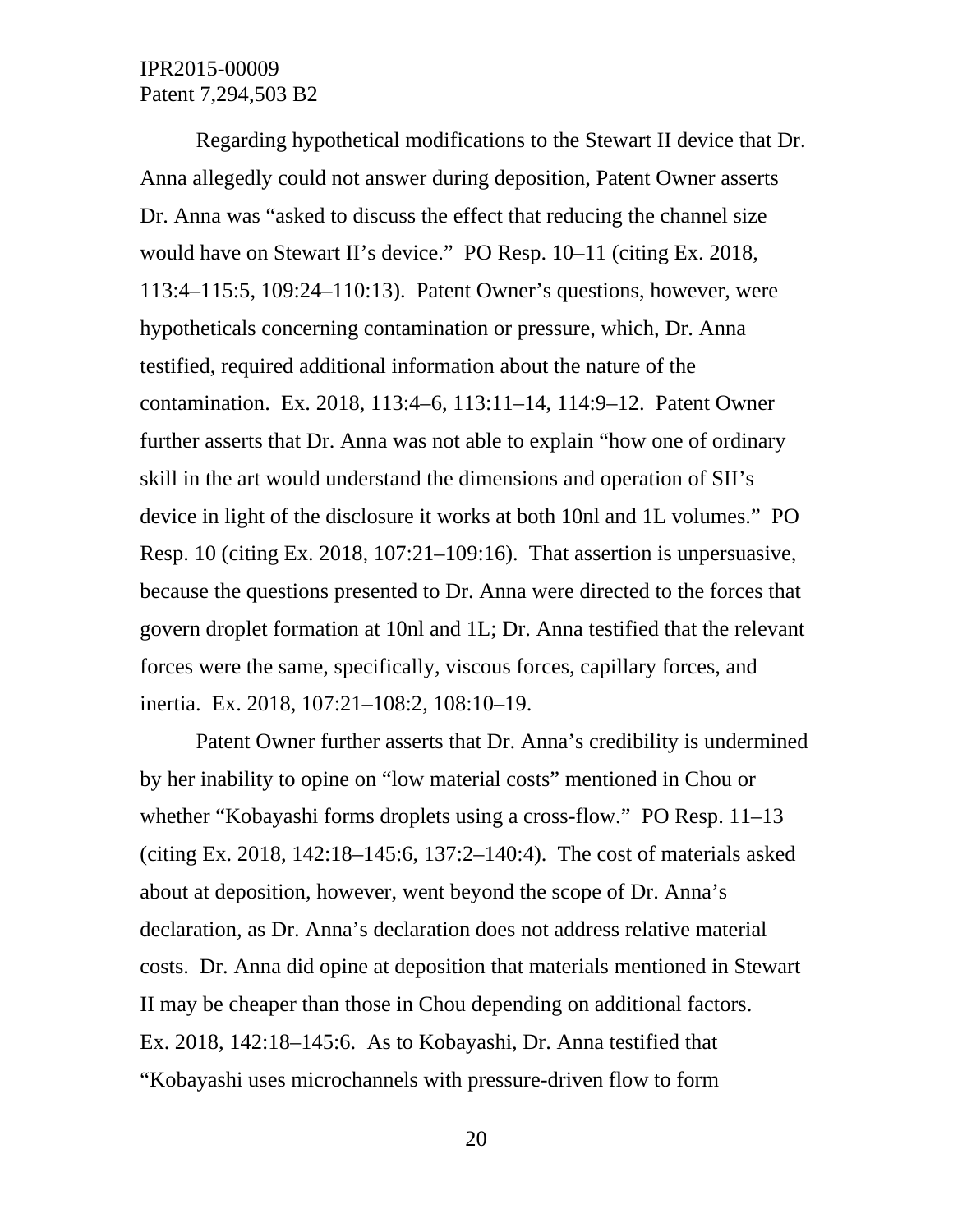monodisperse droplets, as does Stewart" (Ex. 2018, 140:22–24) and "[w]hether a pressure-driven flow is the same as a cross-flow depends on the context." Ex. 2018, 139, 17–19. We do not find Dr. Anna's deposition testimony to undermine the credibility of her declaration in this proceeding because the questions asked of the witness were fairly answered. Therefore, after considering arguments and evidence by both Petitioner and Patent Owner, we are not persuaded that Dr. Anna's testimony is entitled to little or no weight.

Regarding Petitioner's prior art challenges, there is no dispute that the 10 nanoliter volume disclosed in Stewart II translates to a 267 micron diameter in the size of a spherical droplet in the channel. Ex. 1002 ¶ 42; Ex. 1020, 149:15–150:10. There also is no dispute that Stewart II discloses a microfluidic device having two channels arranged so that droplets of a sample fluid in the second channel are capable of being sheared into the main channel containing an extrusion fluid. Ex. 1002 ¶¶ 45–48, 50–57; Ex. 1020, 163:17–168:16. The key issue is whether the disclosure in Burns of a particular channel size (between 5 and 20 microns in depth) and a specific material (elastomeric) for microfluidic devices is properly combined with the disclosures of Stewart II.

We are persuaded that Petitioner meets its burden of showing that the selection of known channel sizes for microfluidic devices as disclosed in Burns would have been obvious as a predictable variation in the same field because the dimensions of Burns are less than 267 microns as directed by Stewart II. *KSR,* 550 U.S. at 417.The combination is supported by the Anna Declaration. Dr. Anna testified that the fluid behavior in the Stewart II device would be "substantially the same" in a device having the dimensions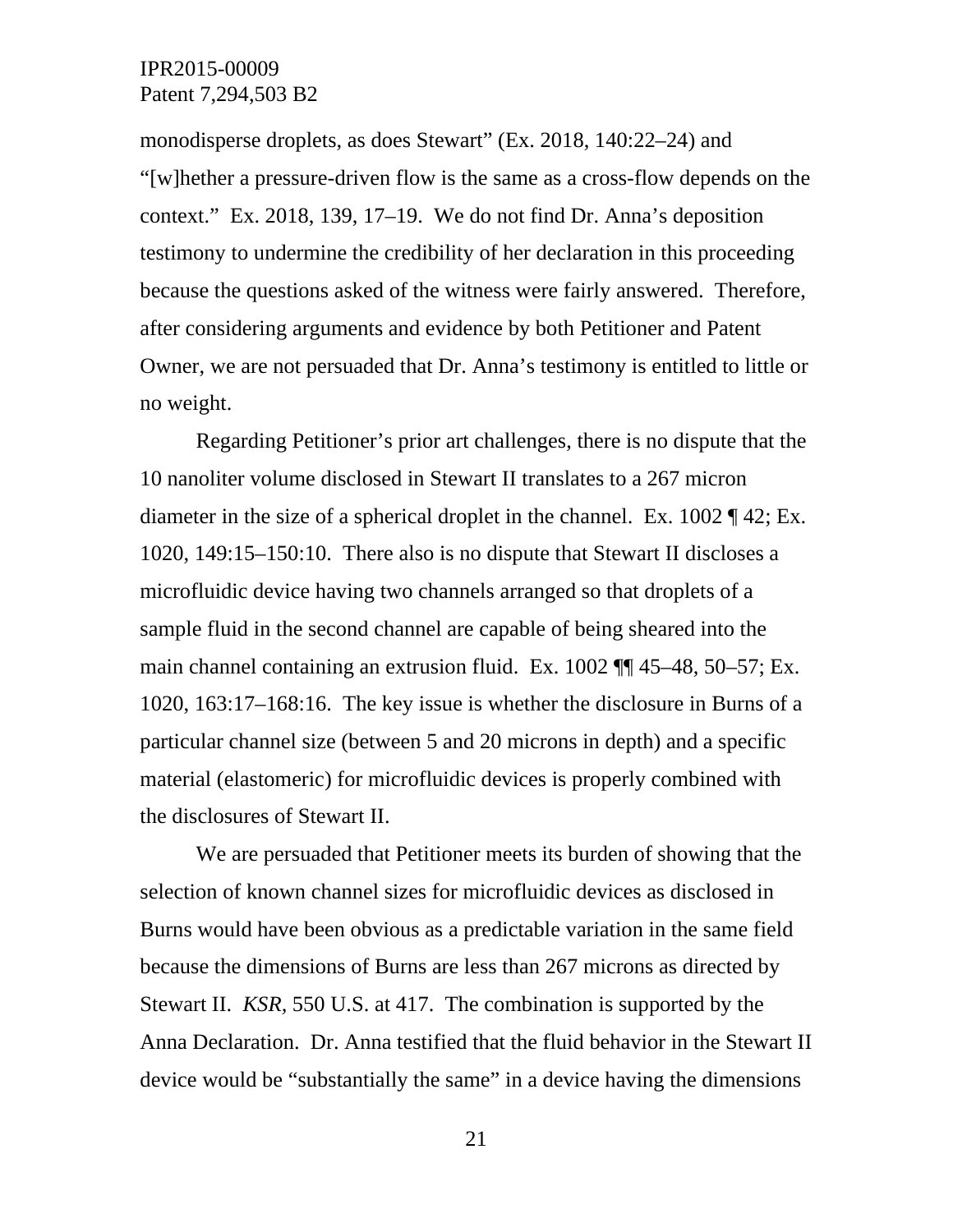disclosed by Burns. Ex. 1002 ¶ 50 ("fluid behavior (including flow characteristics, fluid forces, etc.) would be substantially the same in devices designed for droplets of less than 267 microns as they would be in devices designed for droplets of less than 100 microns."). Dr. Squires's testimony that the combination of Burns with Stewart II would have been unpredictable with no reasonable expectation of success due to multiple factors affecting droplet formation is not supported by the record. *See* Ex. 2019 ¶¶ 23–27, 29, 30, 37, 38. Dr. Squires's opinion is based on Stewart II being unbelievable because it does not disclose operating data. *Id*. at ¶¶ 29– 30. Referring to Burns, Dr. Squires further states "[n]or does the mere fact that channels with dimensions smaller than 100 microns could be fabricated at the time of invention provide a basis for one of ordinary skill in the art to believe that Stewart II's device would operate as described by Stewart II when using channels with dimensions of 100 microns or less." *Id*. at ¶ 37. The formation of microdroplets, however, is disclosed in both Stewart II and Burns. Stewart II discloses droplet formation in a microfluidic device at dimensions less than 267 microns in diameter. Ex. 1004, 3–4. Burns discloses droplet formation in a microfluidic device at the claimed dimensions. Ex. 1005, 7. While multiple factors may affect droplet formation, the formation of droplets in devices having a channel that is less than 267 microns in diameter (Stewart II) or in the claimed range (Burns) is supported by the evidence.

Dr. Squires's testimony regarding the combination of Stewart II and Burns is based also on his assertion that the 10nL size disclosed in Stewart II would not be accepted by one of ordinary skill in the art at the time of the invention because "the upper bound volume in Stewart II is so implausible."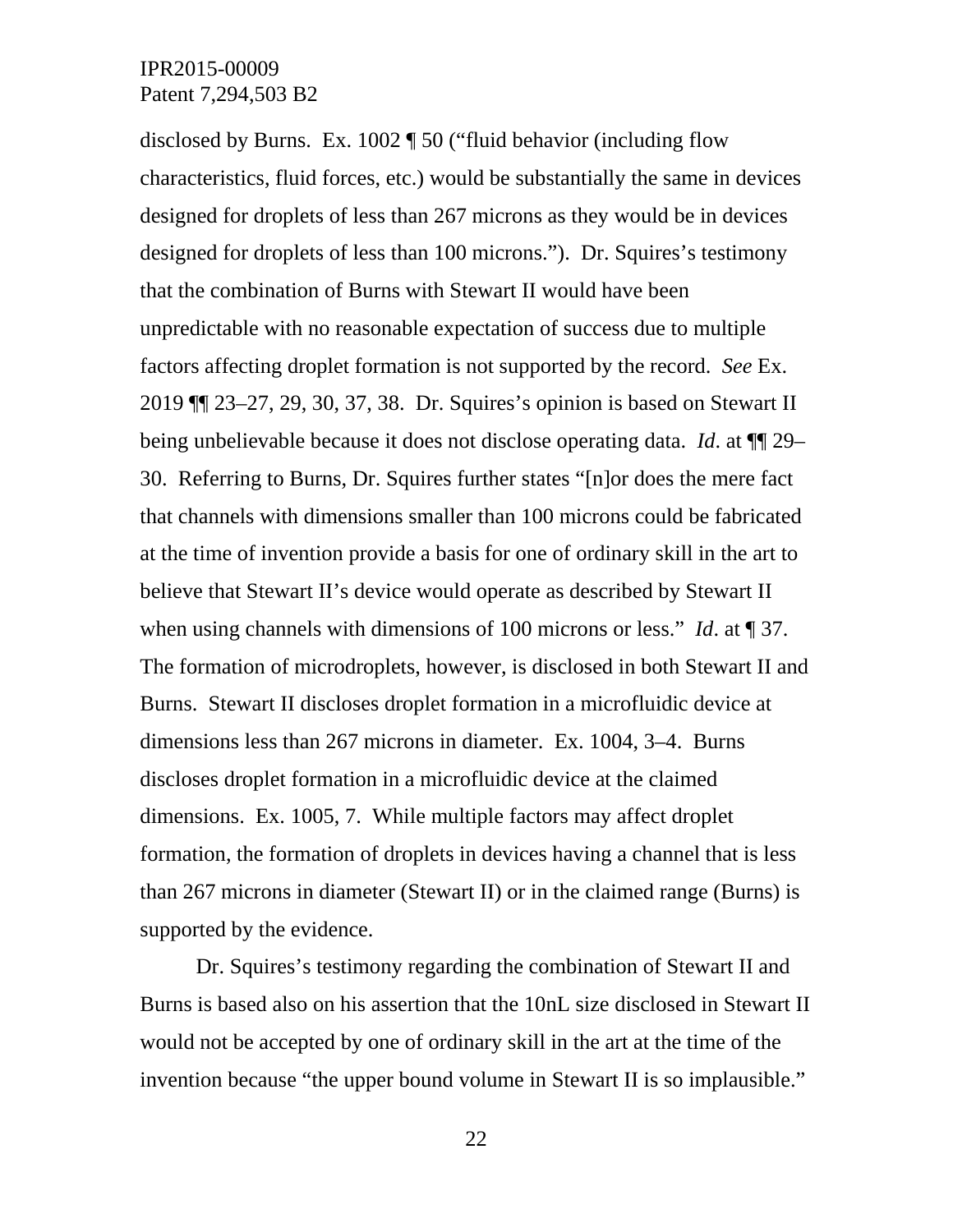Ex. 2019 ¶ 36. However, Dr. Squires admitted at deposition that it was "physically possible" to make one liter droplets using Stewart II's device under low gravity and pressure conditions, such as in outer space. Ex. 1020, 176:21–177:6. Stewart II states that some types of chemical analysis or synthesis can be conducted in its device in space. Ex. 1004, 8 ("It could also be used for chemical analysis or synthesis in outer space, in conditions of very low gravity and pressure."). Stewart II also discloses a continuous flow embodiment having two currents that form a series of droplets when a reactant passes through an opening such that each droplet is "broken off just before it spans the conduit" and that "[a]ll conduits should have diameters approximately the same as the droplets." *Id*. at 4, 5. In a determination of obviousness, a reference may be relied upon for all that it would have reasonably suggested to one having ordinary skill in the art. *Merck & Co. v. Biocraft Labs.*, 874 F.2d 804, 807 (Fed. Cir. 1989) ("That the [prior art] patent discloses a multitude of effective combinations does not render any particular formulation less obvious.").

Dr. Squires asserts that "one of ordinary skill in the art would have to perform his or her own independent experimentation and research to determine what operating parameters could be combined to form a droplet using the T-junction geometry disclosed by Stewart II." Ex. 2019 ¶ 30. Such experimentation has not been shown on this record to be undue experimentation. In addition to the formation of microdroplets in the devices of Stewart II and Burns, the evidence shows, as Dr. Squires concedes, that for given materials, dimensions, and geometries, it would be a matter of "simple optimization" to adjust pressure to form droplets and is relatively easy to do. Ex. 1020, 134:12–135:5. Therefore, in view of the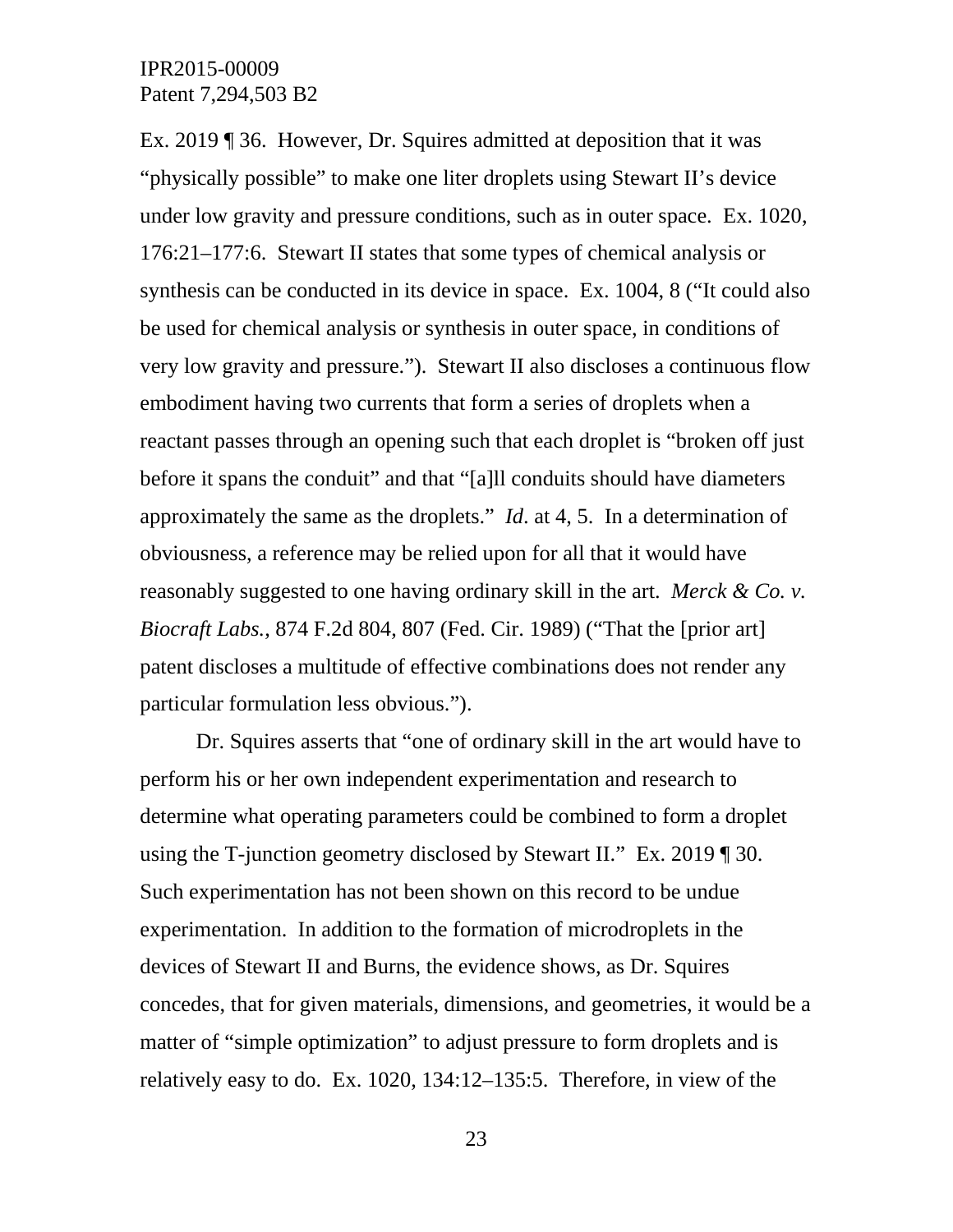totality of the evidence in the record, we credit Dr. Anna's testimony on the combination of Stewart II and Burns to arrive at the microfluidic product as claimed in claim 1.

We are not persuaded that Burns teaches away from the asserted combination as argued by Patent Owner. *See* PO Resp. 28. "A reference may be said to teach away when a person of ordinary skill, upon reading the reference, would be discouraged from following the path set out in the reference, or would be led in a direction divergent from the path that was taken by the applicant." *In re Gurley*, 27 F.3d 551, 553 (Fed. Cir. 1994). According to Patent Owner, the operation of Burns's system, showing a droplet in contact with a channel wall, is incompatible with Stewart II in two ways: (1) Stewart II requires a continuous phase between the channel and the dispersed phase to reduce contamination by the reactants in the dispersed phase, and (2) Stewart II requires droplets to be spherical. PO Resp. 29–30. These distinctions between the two references do not amount to discouraging one skilled in the art from the path leading to the claimed invention. Both Burns and Stewart II address contamination of the walls and disclose ways in which to reduce contamination, including making the walls smooth and washing them. Ex. 1005, 108; Ex. 1004, 2, 7. The common objective of Burns and Stewart II would have provided a further reason to combine their disclosures, rather than discouraging the combination. In addition, the evidence does not support a particular droplet geometry being critical to the microfluidic device of Stewart II as asserted by Patent Owner. *See* PO Resp. 30. Dr. Squires testified that the droplets shown in Figure 1 of Stewart could have alternate shapes. Ex. 1020, 143:11–13.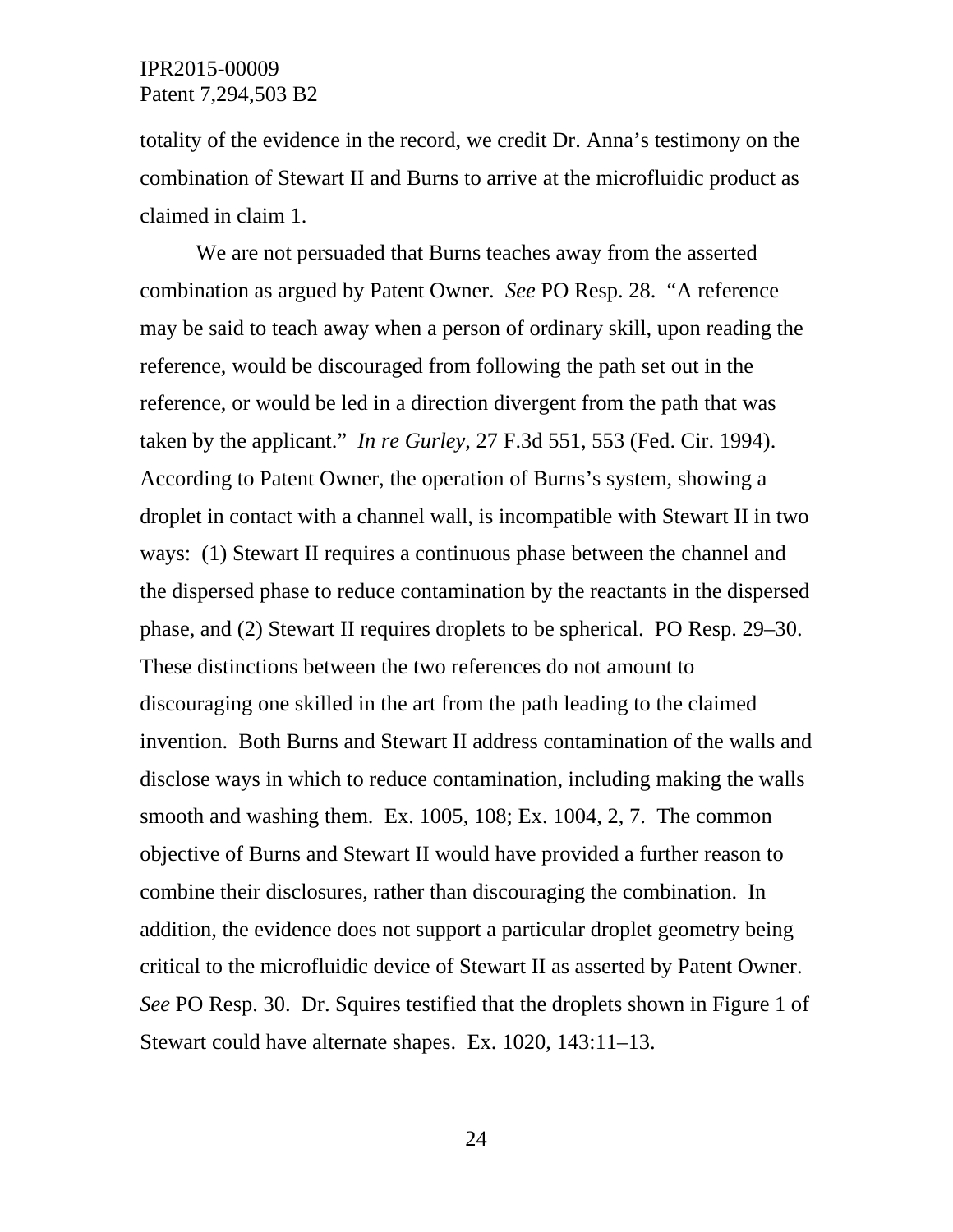Regarding claims 18, 19, 46, and 47, Patent Owner also argues that the Petition lacks a rationale for the substitution of elastomeric material for the polymeric material in the device of Stewart II and that the Petition does not argue the deficiency of Stewart II is cured by Burns. PO Resp. 48–50. The Petition states that "Stewart discloses a number of alternative polymers in which channels can be formed, and polymers include numerous elastomeric materials." Pet. 32 (citing Ex. 1002 ¶¶ 83–85). Petitioner argues that the substitution of an elastomeric material would have been prima facie obvious because it was known to be a suitable substitute for other polymers in the field of microfluidics. *Id*. at 32–33 (citing Ex. 1002 ¶ 85). According to Dr. Anna, such a substitution would have been technically simple and would have yielded predictable results. Ex. 1002 ¶ 85. Dr. Anna's testimony on the subject is not refuted. Dr. Squires's assertion that swelling of the elastomeric material may occur in the presence of "certain fluids" is not applicable to the combination of Stewart II and Burns because Stewart II uses mineral oil as the carrier phase, which is the same carrier phase fluid taught in the '503 patent. Ex. 2019 II 54–57; Ex. 1004, 4; Ex. 1001, 4:39–43. Based on the full trial record, the substitution of an elastomeric material for the polymeric material in the device of Stewart II would have been obvious as a predictable variation in the field of microfluidic devices, and, therefore, Petitioner has met its burden in showing that claims 18, 19, 46, and 47 would have been obvious over the combination of Stewart II and Burns. *See KSR*, 550 U.S. at 417 ("If a person of ordinary skill can implement a predictable variation, §103 likely bars its patentability.").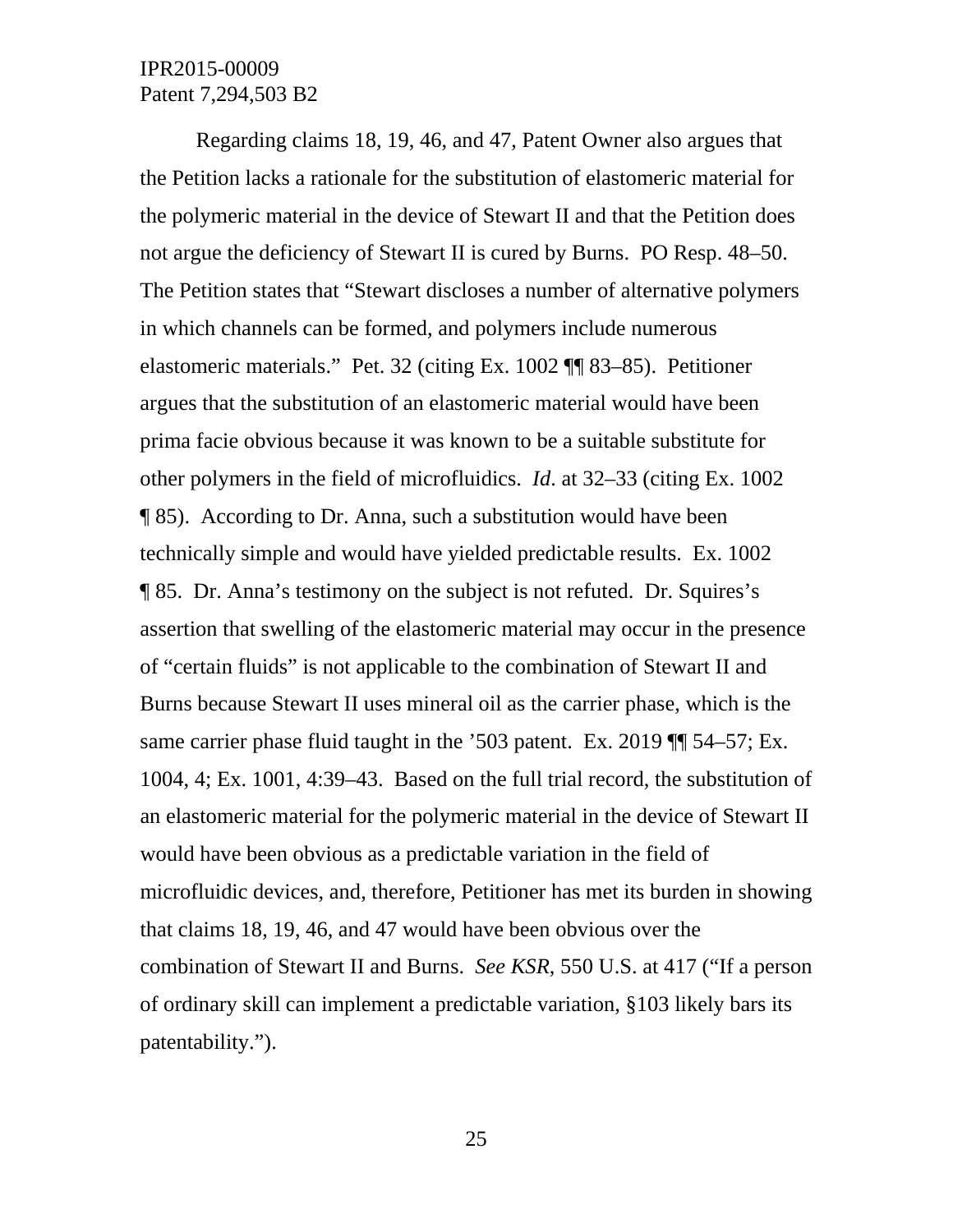Regarding the obviousness challenge as to claims 2, 5, 7, 10, 30, and 31, based on the combination of Stewart II and Burns, these claims all depend directly or indirectly from claim 1 and recite limitations of the properties of the sample and/or extrusion fluids. Ex. 1001, 62:39–63:53. The Petition explicitly challenges claim 1 as obvious over the combination of Stewart II and Burns and sets forth Petitioner's obviousness grounds with respect to each of the limitations recited in claim 1, including the limitations that refer to properties of the fluid. Pet. 19–23. The Petition also argues that the properties of the fluids do not impart patentable weight to the claims, referencing Section VI.A.1.i. on pages 8–9 of the Petition, where this argument is first expressed in connection with the challenge based on anticipation by Stewart II. *Id*. at 22; *see also id*. at 23, 26, 28, 30. Petitioner's argument that the presence and properties of the sample and extrusion fluids do not confer patentable weight to the claims identifies all the claims to which this argument applies, namely, claims 1, 2, 5–11, 30, 31, 46, 49, and 41 [sic 51]. We agree with Petitioner that properties of the fluids flowing through the claimed device impart no patentable weight to dependent claims 2, 5, 7, 30, and 31. *Catalina Marketing Int'l., Inc. v. Coolsavings.com, Inc*., 289 F.3d 801, 809 (Fed. Cir. 2002) ("the patentability of apparatus or composition claims depends on the claimed structure, not on the use or purpose of the structure") (citing *In re Gardiner*, 171 F.3d 313, 315–16 (CCPA 1948)).

In addition to the contentions above, Patent Owner argues that objective indicia (secondary considerations) establish non-obviousness of the claimed subject matter. PO Resp. 15–16. We analyze Patent Owner's proffered evidence in this regard in Section II.H. below.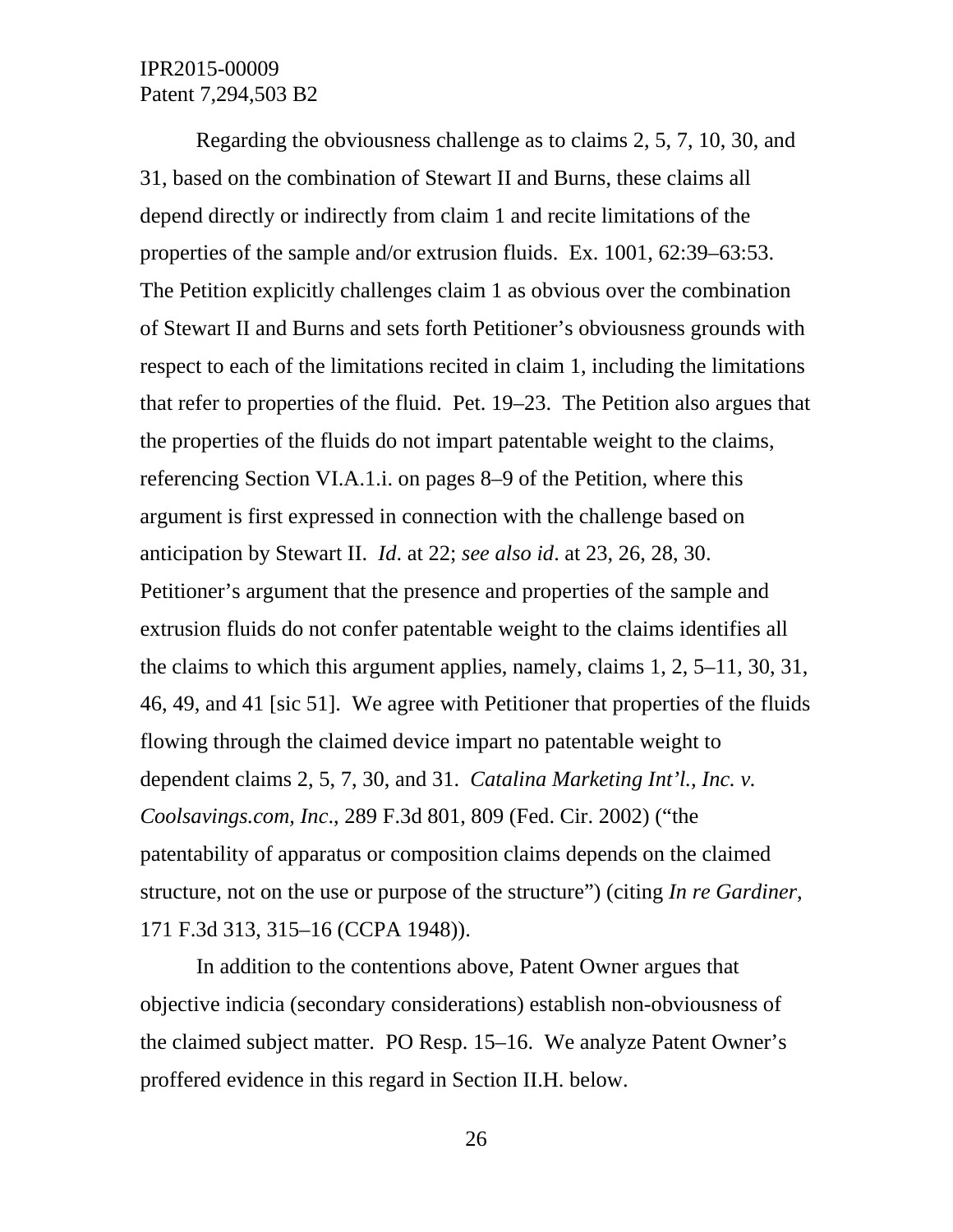#### *F. Obviousness over Stewart II, Burns, and Kobayashi*

Petitioner asserts that if the combination of Stewart II and Burns would not have rendered obvious the production of monodisperse droplets, as required by claims 49 and 51, then the combination in further view of Kobayashi would have rendered obvious the claimed microfluidic product. Pet. 36–37. According to Petitioner, Kobayashi discloses forming monodisperse oil-in-water emulsions in microchannels by adjusting parameters such as pressure and concentration of surfactant. *Id*. (citing Ex. 1012; Ex. 1002 ¶¶ 97–99). Petitioner argues that Kobayashi evidences the desire to achieve monodispersity of droplets in the microfluidic field and that monodispersity can be achieved through optimization of a microfluidic device. *Id*.

Patent Owner contends that Kobayashi creates droplets without requiring a junction of channels and that the "size of droplets was independent of adjustment of pressure beyond the pressure needed to create a microsphere in the first place." PO Resp. 57–58 (citing Ex. 1012, 353). Because the manner in which droplets are formed in Kobayashi is different from Stewart II, Patent Owner contends that "one of ordinary skill in the art would not have considered [Kobayashi's] method of forming monodisperse microspheres to be helpful in modifying Stewart II to form monodisperse droplets." *Id*. at 58 (citing Ex. 2019 ¶ 59). Because size is not adjusted by pressure beyond a certain point and only 10% of the channels produce microspheres, Patent Owner contends that generating monodisperse microspheres using Kobayashi's system is neither routine optimization nor simple. *Id*. at 58 (citing Ex. 2019 ¶¶ 60–62).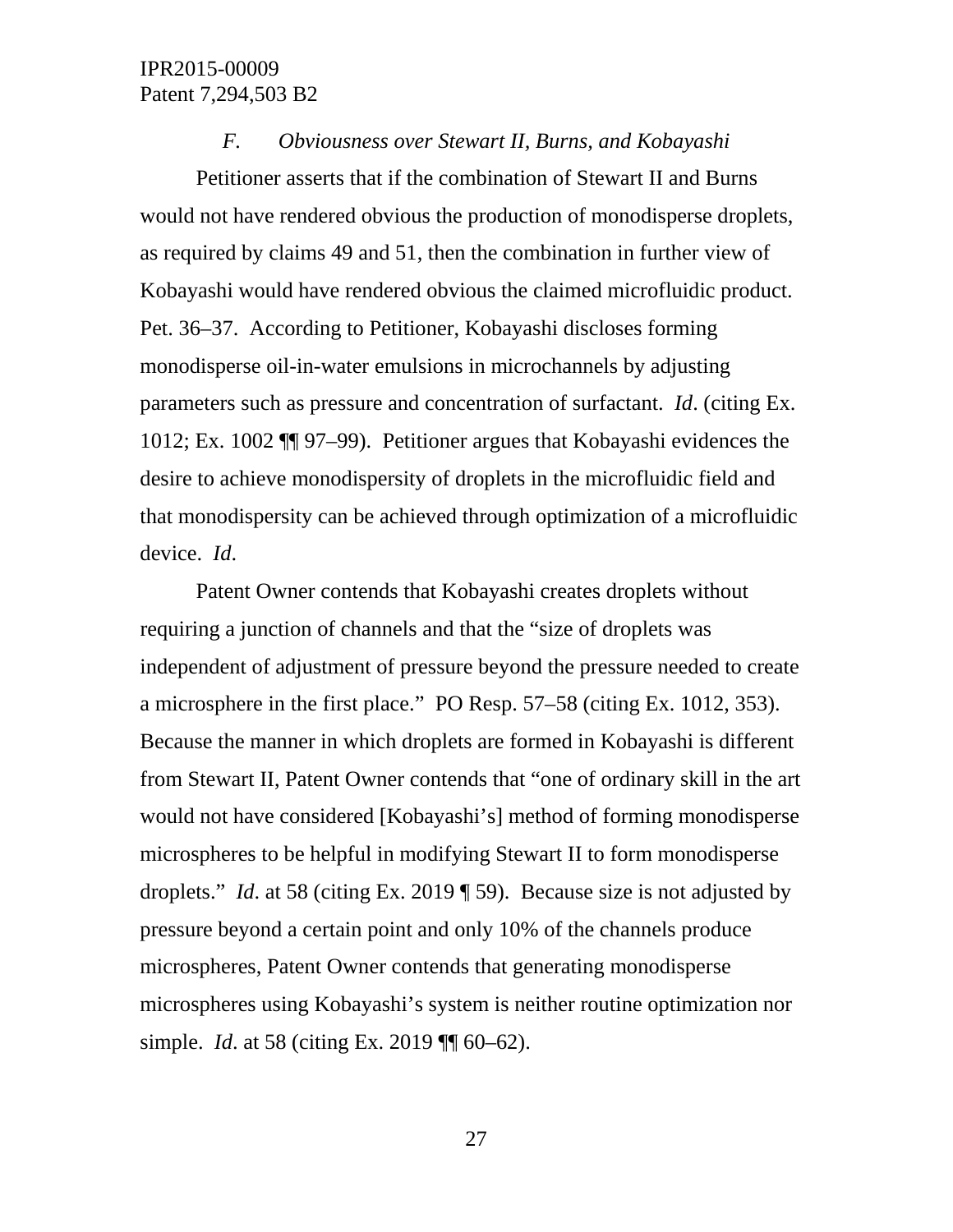We are persuaded that monodispersity of the droplets formed in a microfluidic device is a property of the fluids contained in the device rather than an element of the claimed structure of two channels with a junction, as evidenced by Kobayashi itself. *See* Ex. 1020, 61:5–8 (Dr. Squires testified that Kobayashi forms monodispersed oil-in-water droplets using microchannels). Additionally, we find that Petitioner has met its burden to show that it would have been within the skill of one of ordinary skill in the art to optimize pressure and surface tension in order to form monodisperse droplets. Ex. 1002 ¶ 77; Ex. 1012, 352. The difficulties noted by Kobayashi, and argued by Patent Owner, were at higher surfactant concentration, but at less than 0.5 percent weight; Dr. Squires testified that Kobayashi's "monodispersity was high." Ex. 1020, 83:2–84:11. Therefore, Petitioner has shown that monodispersity of droplets in microfluidic channels as required by claims 49 and 51 was known and subject to pressure and surface tension conditions.

#### *G. Obviousness over Stewart II, Burns, Chou*

Petitioner challenges claims 18, 19, 46, and 47 as obvious over the combination of Stewart II, Burns, and Chou. Petitioner asserts that Chou "specifically teaches forming channels in an elastomeric material adjacent to a substrate layer," with citations to the claim chart. Pet. 38. Petitioner further asserts that it would have been obvious to substitute the elastomeric material of Chou for the polymeric material taught by Stewart II because it would have been technically simple and would have yielded predictable results. *Id*. (citing Ex. 1002 ¶¶ 100, 101). The Anna Declaration supports the known use of elastomeric materials in microfluidic devices, the ease of substituting the material of Chou in the device of Stewart II, and the benefit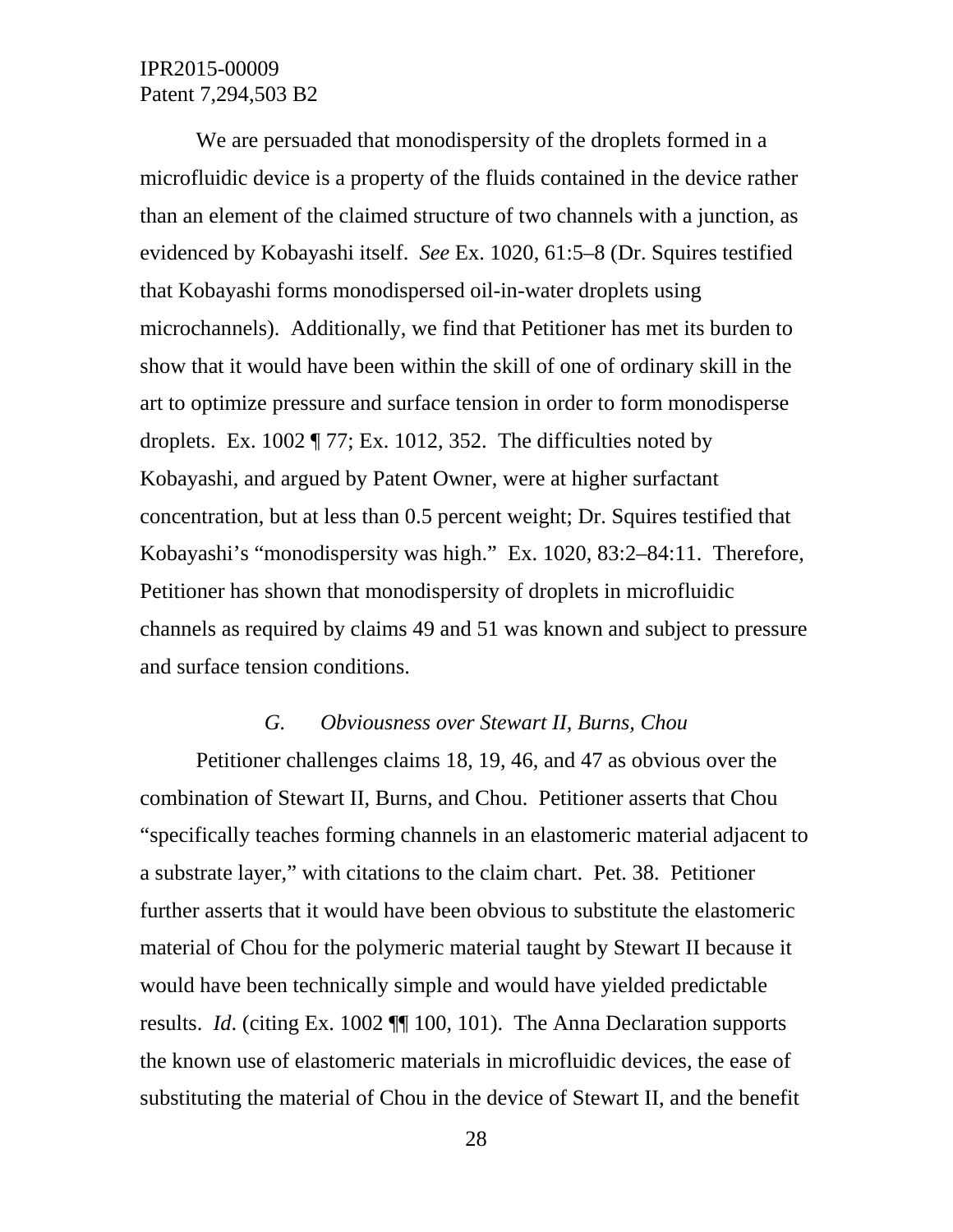of low material costs and an easy one-step process when silicone elastomer is used to form the channel. Ex. 1002 ¶¶ 100, 101.

Patent Owner contends that if the elastomer in Chou is not cheaper than the polymeric material in Stewart II, then there is no reason for the asserted substitution. PO Resp. 51. Patent Owner further argues that such substitution would not produce predictable results because the elastomer in Chou "could swell and prevent [] formation of droplets in a variety of nonaqueous fluids." *Id*. (citing Ex. 2019 ¶ 57). We are not persuaded by Patent Owner's argument because there is no evidence in the record that the carrier fluid of Stewart II would have been incompatible with the elastomer of Chou. The carrier fluid of Stewart II is the same carrier fluid used in the '503 patent. Ex. 1004, 4; Ex. 1001, 4:39–43.

We are persuaded that a known elastomeric polymer used to form a channel in a microfluidic device would have been an obvious substitution of material in Stewart II, and that the obviousness of interchanging them does not depend on a price differential. *See KSR*, 550 U.S. at 417. Stewart II teaches polymeric material generally with its recitation of an expansive list of alternative polymers "Kel-F . . . polyvinylchloride, polypropylene etc." as the material in which a channel may be produced to form a conduit against a second plate. Ex. 1004, 7. Chou's disclosure of silicone elastomer to form microfluidic channels supports Stewart II's broad teaching of useful polymeric materials. Ex. 1002 ¶¶ 83–85, 100; Pet. 32–33, and 37–38.

### *H. Objective Indicia of Non-Obviousness*

In addition to the contentions above, Patent Owner argues that objective indicia, including industry praise (PO Resp. 16–25) and long-felt but unmet need (*id*. at 25–28) is probative evidence showing the inventions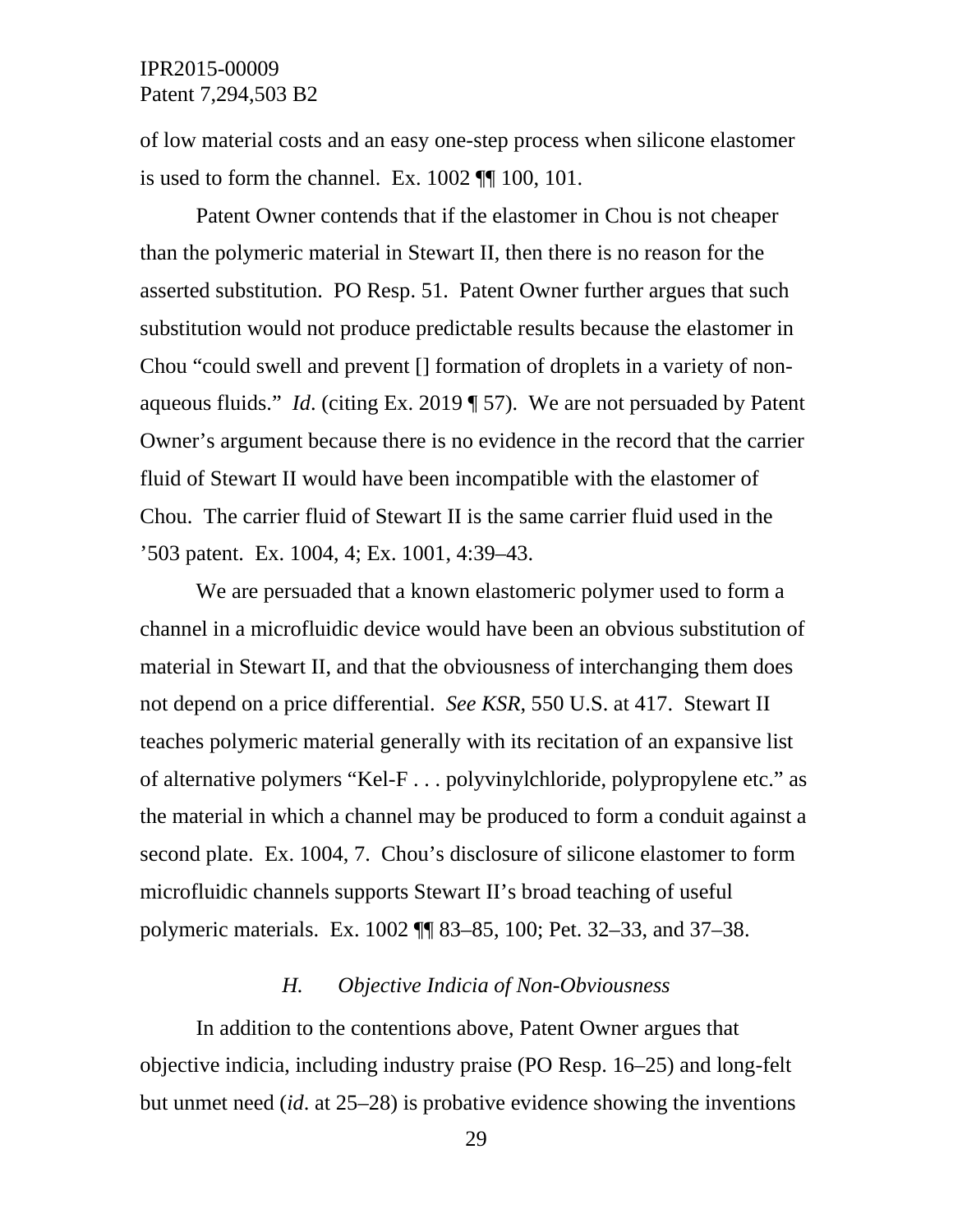of the claims at issue are non-obvious. *Id*. at 16. In support, Patent Owner relies on the Squires Declaration (Ex. 2019), the Anna Declaration (Ex. 1002), the Anna 2007 Article (Ex. 2016), and other evidence (Exs. 1007, 2018, 2021–25, 2027.

#### *Industry Praise*

Patent Owner contends that "the Thorsen 2001 Article is substantially similar to Example 12 in the '503 patent" and provides a chart setting forth how the Thorsen 2001 Article (Ex. 2017) discloses the elements of claim 1. PO Resp. 20–23. Patent Owner also sets forth how researchers in the field, including Dr. Anna, praised the Thorsen 2001 Article as (1) first reporting "droplet formation in a T-shaped device" (Ex. 2016), (2) "first introduc[ing microfluidic T-junction geometry] for the controlled formation of water-inoil dispersions" (Ex. 2022), (3) "first incorporate[ing T-junction geometry] into a microfluidic chip" (Ex. 2023), (4) "first[] consider[ing] droplet formation within a T-junction microchannel" (Ex. 2024), and (5) "first report[ing] "[d]roplet formation in a T-shaped device" (Ex. 2025). PO Resp. 16–19. It is not sufficient, however, that a product or its use merely falls within the scope of a claim in order for objective evidence of nonobviousness tied to that product to be given substantial weight. There must also be a causal relationship, termed a "nexus," between the evidence and the claimed invention. *Merck & Co., Inc. v. Teva Pharm. USA, Inc*., 395 F.3d 1364, 1376 (Fed. Cir. 2005). Nexus must exist in relation to all types of objective evidence of nonobviousness. *See In re GPAC, Inc.*, 57 F.3d 1573, 1580 (Fed. Cir. 1995) (generally); *Ormco Corp. v. Align Tech., Inc.*, 463 F.3d 1299, 1312 (Fed. Cir. 2006) (long-felt but unmet need); *Muniauction, Inc. v. Thomson Corp*., 532 F.3d 1318, 1328 (Fed. Cir. 2008)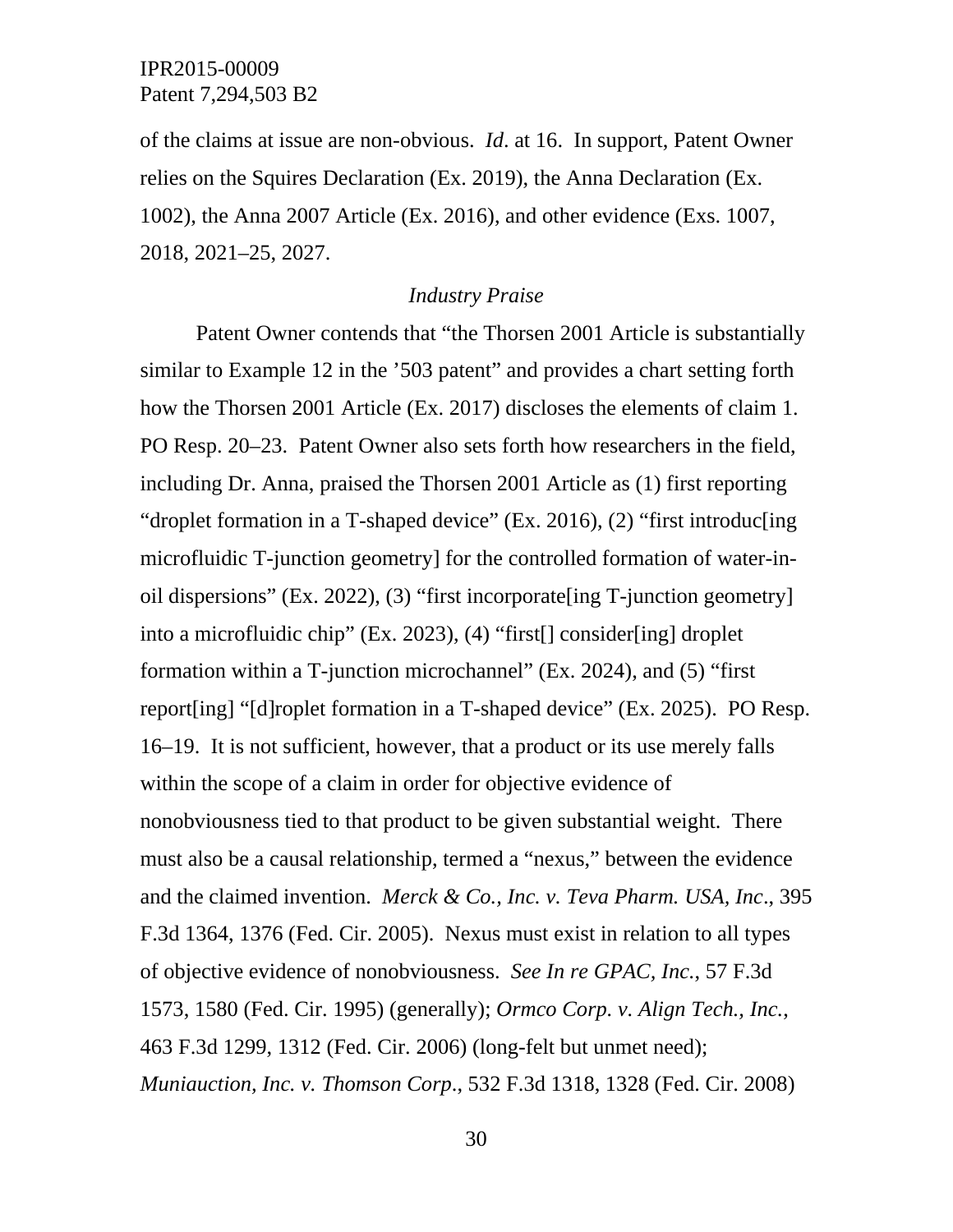(praise). A showing of sufficient nexus is required in order to establish that the evidence relied upon traces its basis to a novel element in the claim, not to something in the prior art. *Institut Pasteur & Universite Pierre Et Marie Curie v. Focarino*, 738 F.3d 1337, 1347 (Fed. Cir. 2013). Objective evidence that results from something that is not "both claimed and novel in the claim" lacks a nexus to the merits of the invention. *In re Kao*, 639 F.3d 1057, 1068 (Fed. Cir. 2011). Thus, establishing nexus involves a showing that novel elements in the claim, not prior-art elements, account for the objective evidence of nonobviousness. *Id*. The stronger the showing of nexus, the more weight will be accorded the objective evidence of nonobviousness. *See GPAC,* 57 F.3d at 1580 ("To the extent that the patentee demonstrates the required nexus, his objective evidence of nonobviousness will be accorded more or less weight."); *Ashland Oil, Inc. v. Delta Resins & Refractories, Inc*., 776 F.2d 281, 306 (Fed. Cir. 1985) ("The objective evidence of secondary considerations may in any given case be entitled to more or less weight, depending upon its nature and its relationship to the merits of the invention.").

As noted, the objective evidence cited by Patent Owner requires a nexus with the claimed subject matter. Patent Owner's evidence of praise relies, however, on Thorsen being first to report on a T-shaped junction geometry for a microfluidic device to produce droplets and, more generally, to "landmark work" in droplet based microfluidics, not any specific praise for the device itself even if encompassed by claim 1. *See* PO Resp. 17–19; Ex. 2016, R322; Ex. 2021, 25; Ex. 2022, 142–44; Ex. 2023, 438; Ex. 2024, 712; Ex. 2025, 2036. As discussed above, T-shaped junctions were known in the art for use in microfluidic devices as early as 1984. Ex. 1004, Fig. 1.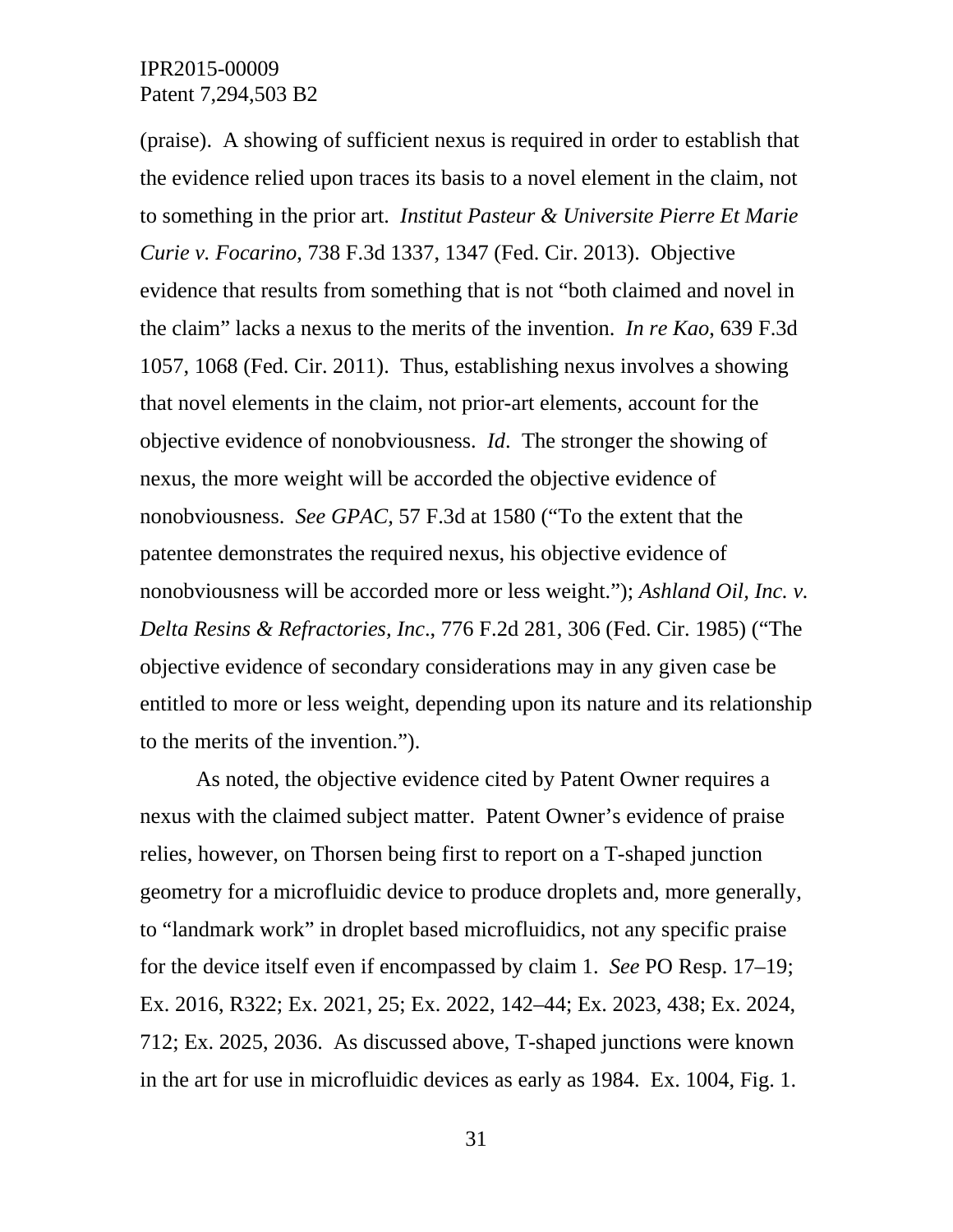Consequently, it cannot be used to tie the objective evidence of praise to the claimed subject matter. Thus, even if being recognized as first to report in the academic literature on a particular microfluidic structure constitutes praise for the device, we are not persuaded that Patent Owner establishes sufficient nexus in relation to the microfluidic device being praised versus what is "both claimed and novel in the claim." *Kao*, 639 F.3d at 1068. Accordingly, we are not persuaded by Patent Owner's contentions in relation to praise in the industry.

#### *Long-Felt but Unmet Need*

Patent Owner also contends that long-felt need is established by the length of time between Stewart II's disclosure of a T-junction structure in 1984, Manz's disclosure of capillary tubing having internal diameters between 0.9 µm and 24 µm in 1990, and the earliest priority date of the '503 patent in November 8, 2000. PO Resp. 25–28 (citing *Leo Pharmaceutical Prods., Ltd. v. Rea*, 726 F.3d 1346, 1357–59 (Fed. Cir. 2013)).

Patent Owner's evidence of a long-felt but unmet need is premised on the prior art T-junction structure to form droplets of Stewart II not meeting the need for miniaturization of microfluidic devices. *See* PO Resp. 25–26. When asked about direct evidence of long-felt need at oral hearing, Patent Owner answered, "Dr. Anna's statement that Stewart II professed a desire to reduce the size of his device." Tr. 54:1–3. Patent Owner essentially takes Petitioner's reason to combine references and characterizes it as a "desire" or "need" rather than a direction to use devices that are smaller than 267 microns in size. Patent Owner then measures the length of time between Stewart II's publication in 1984 and the November 8, 2000 filing date of the '503 patent to argue an analogous situation to the finding of long-felt need in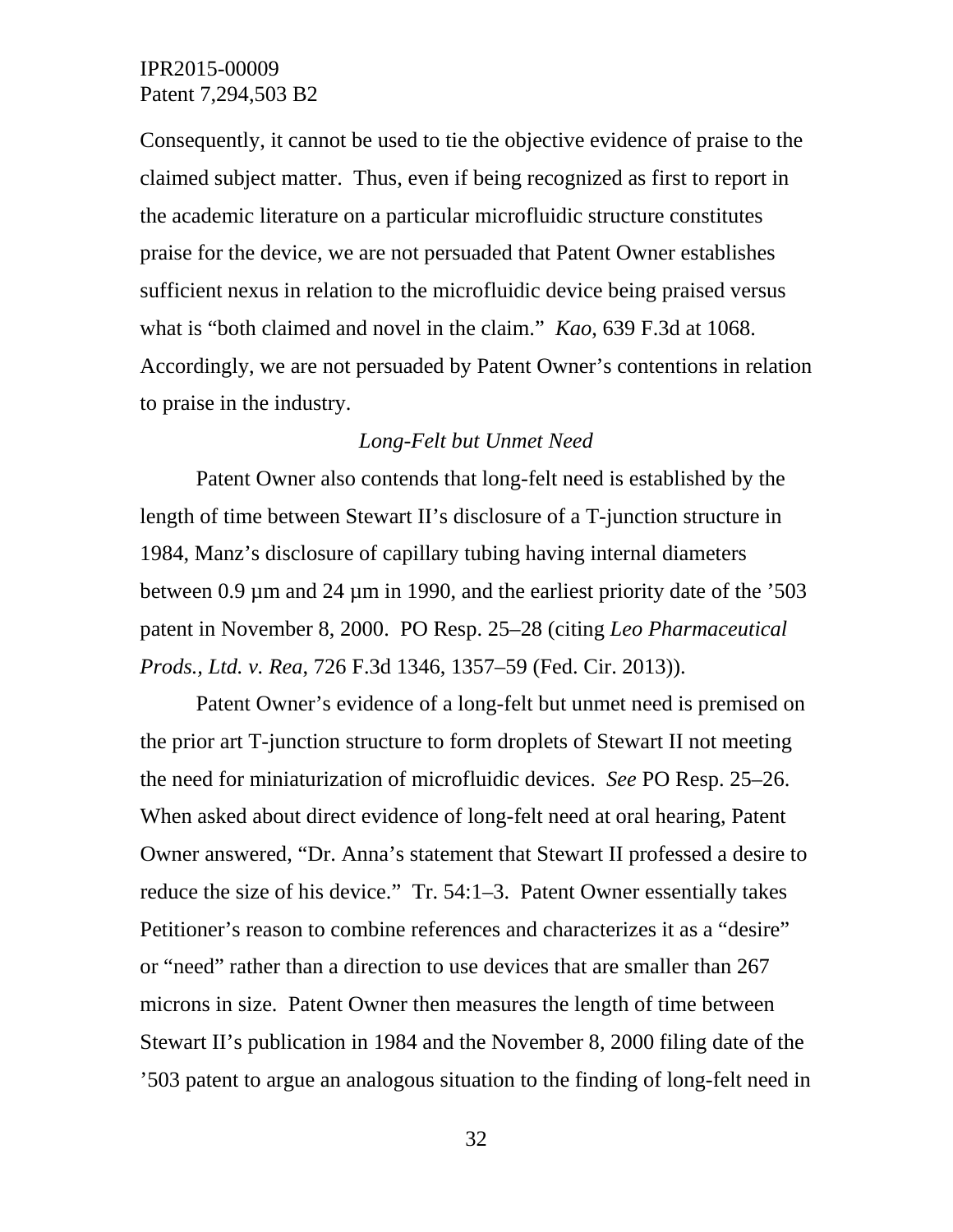*Leo Pharma*. PO Resp. 26–27. The problem with this argument is that Stewart II does not evidence difficulty in constructing a T-junction microfluidic device in dimensions below 267 microns. Rather, Stewart II discloses "the manipulation of microscopic quantities of reactant with volumes of less than 10 nanolitres," which the parties do not dispute translates to droplets of less than 267 microns and channels of less than 267 microns in diameter. Ex. 1004, 3; Ex. 1002 ¶¶ 42, 44 ("Because Stewart II expressly states that it is suited for volumes of less than 10 nanoliters, or less than 267 microns, Stewart II expressly relates to smaller droplets as well . . . ."); Ex. 1020, 149:19–150:10, 158:2–9 (When Stewart II says "ten nanoliters or less" and spherical droplets are involved, this translates into a channel width of "267 microns or less."). Therefore, we are not persuaded that the evidence on the complete record establishes a long-felt, unmet need for microfluidic channels in the claimed range of 2 to 100 microns.

We also are not persuaded that the time gap drawn between Stewart II's 1984 publication and the '503 patent priority date is sufficient to establish long-felt need in view of the fourteen year gap in *Leo Pharma*, 726 F.3d at 1359. PO Resp. 27–28. *Leo Pharma* involved "the need for a single formulation to treat psoriasis" where benefits of the separate components, vitamin D and corticosteroids, were known from the cited prior art references twenty-two years and fourteen years before the filing of the patent at issue. *Leo Pharma*, 726 F.3d at 1359. The factual background of *Leo Pharma* includes evidence that "several medical research articles . . . discourag[ed] the combination of a vitamin D analog with a corticosteroid because of the stability problems of vitamin D analogs at lower pHs." *Id*. at 1353. There was also a finding that the cited prior art formulations were not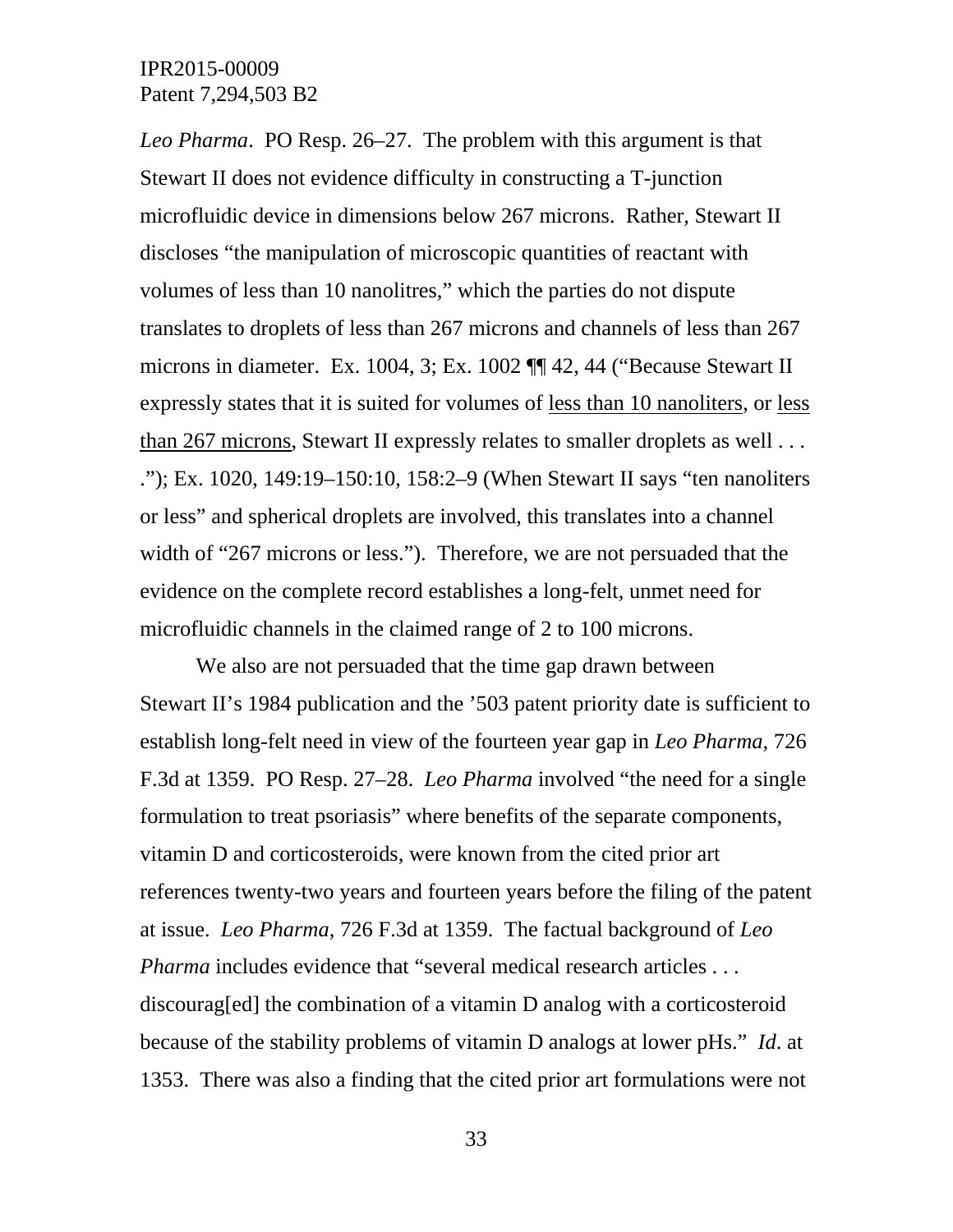storage stable and the problem of storage stability was not recognized. *Id*. at 1354, 1357. Thus, *Leo Pharma* included circumstances that are not present here, not just the mere passage of time. *See Nike, Inc. v. Adidas AG,* 812 F.3d 1326, 1338 (Fed. Cir. 2016) (the decision in *Leo Pharma* "hinged on the fact that nothing in the cited prior art appreciated the problem the invention recognized and then solved" not merely the passage of time); *Iron Grip Barbell Co., Inc. v. USA Sports, Inc*., 392 F.3d 1317, 1325 (Fed. Cir. 2004) ("the mere passage of time without the claimed invention is not evidence of nonobviousness."). Even if the time span between cited prior art and the priority date of a patent were sufficient to establish long-felt need, Patent Owner has not addressed the Burns reference, published two years prior to the '503 patent priority date and relied upon by Petitioner in each of its obviousness challenges. Ex. 1005. The evidence is insufficient to establish that any long-felt need was solved by the invention of the '503 patent, as opposed to the prior art techniques reflected in Burns. Consequently, we are not persuaded by Patent Owner's contentions with respect to long-felt need.

#### *I. Conclusion*

After considering Petitioner's and Patent Owner's positions, as well as their supporting evidence, we determine the preponderance of the evidence demonstrates that (1) claims 1, 2, 5–11, 18, 19, 30, 31, 46, 47, and 49–51 of the '503 patent would have been obvious over Stewart II and Burns; (2) claims 49 and 51 would have been obvious over Stewart II, Burns, and Kobayashi; and (3) claims 18, 19, 46, and 47 would have been obvious over Stewart II, Burns, and Chou for the reasons provided by Petitioner. *See* Pet.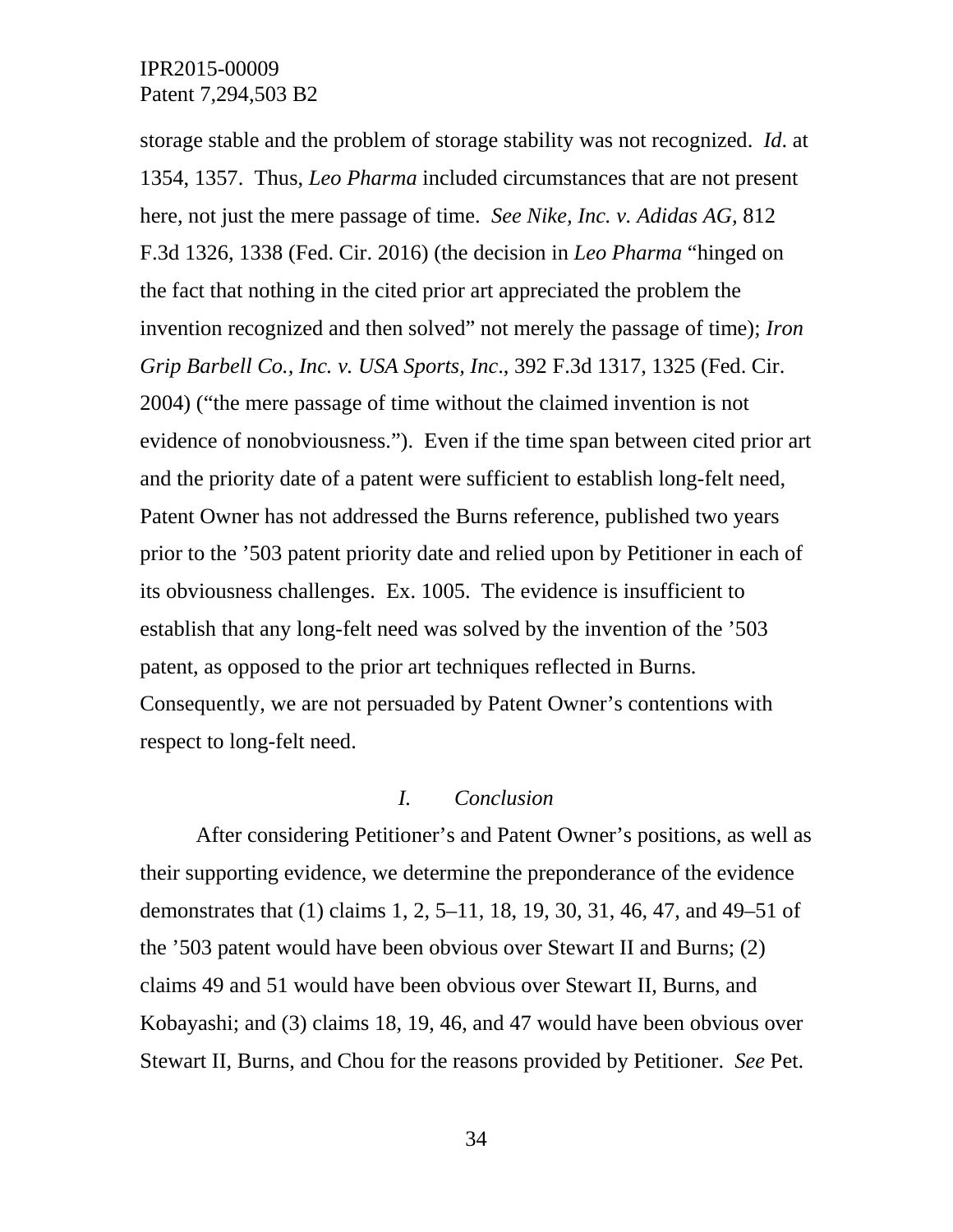19–33, 36–60; Pet. Reply 1–25. Patent Owner's objective evidence is not sufficient to overcome the strong showing of obviousness in this case.

### *J. Motion to Seal*

Fluidigm Corporation's Motion to Seal Exhibits 2003–2008 (Paper 11) is unopposed and is granted. There is an expectation that information will be made public where the information is identified in a final written decision, and that confidential information that is subject to a protective order ordinarily becomes public 45 days after final judgment in a trial, unless a motion to expunge is granted. 37 C.F.R. § 42.56; Office Patent Trial Practice Guide, 77 Fed. Reg. 48,756, 48,761 (Aug. 14, 2012). In rendering this Final Written Decision, it was not necessary to identify, nor discuss in detail, any confidential information because it was not relied upon by the parties in their trial briefing. However, a party who is dissatisfied with this Final Written Decision may appeal the Decision pursuant to 35 U.S.C. § 141(c), and has 63 days after the date of this Decision to file a notice of appeal. 37 C.F.R. § 90.3(a). Thus, it remains necessary to maintain the record, as is, until resolution of an appeal, if any. In view of the foregoing, the confidential documents filed in the instant proceeding will remain under seal, at least until the time period for filing a notice of appeal has expired or, if an appeal is taken, the appeal process has concluded. The record for the instant proceeding will be preserved in its entirety, and the confidential documents will not be expunged or made public, pending appeal. Notwithstanding 37 C.F.R. § 42.56 and the Office Patent Trial Practice Guide, neither a motion to expunge confidential documents nor a motion to maintain these documents under seal is necessary or authorized at this time. *See* 37 C.F.R. § 42.5(b).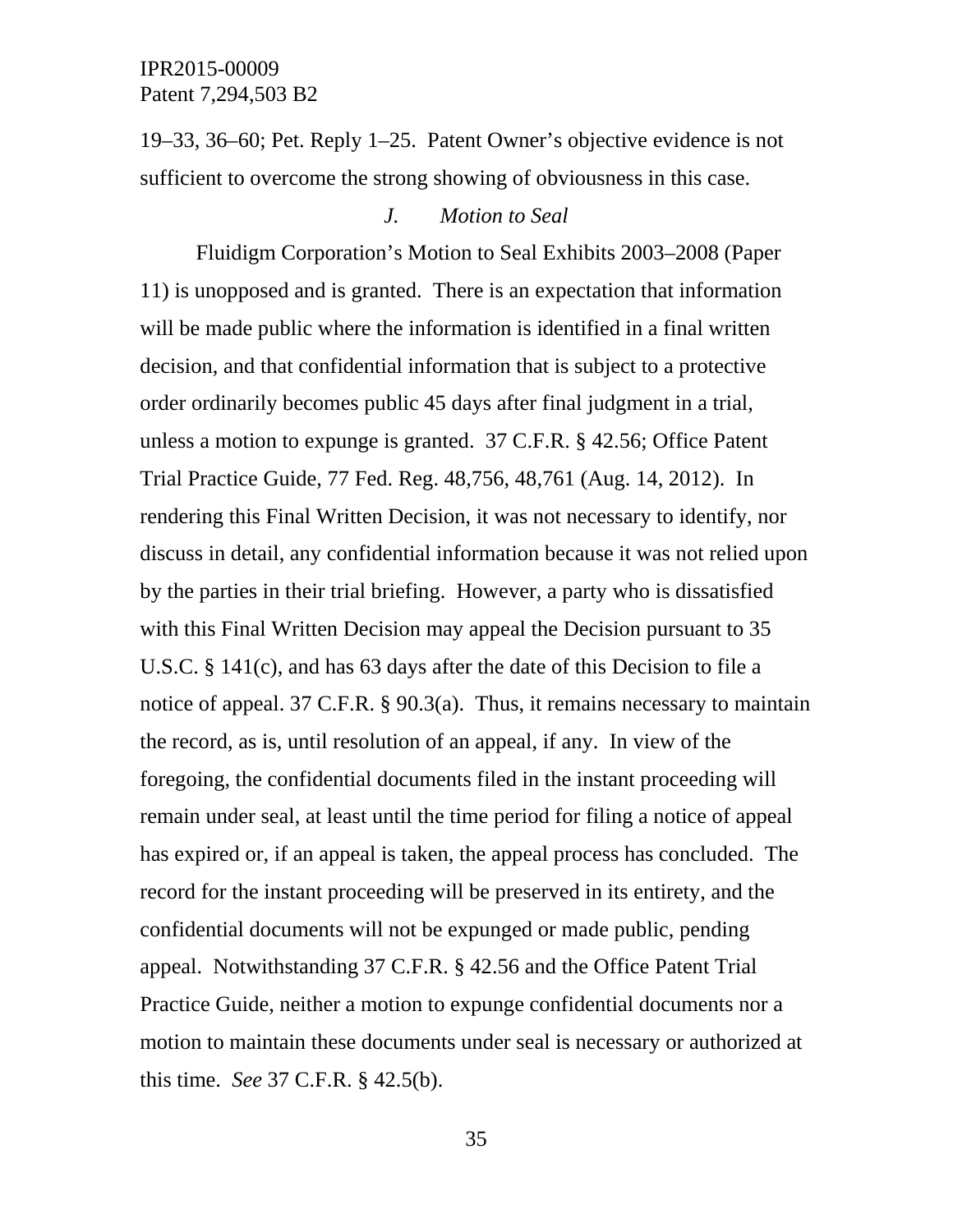.

This is a final written decision of the Board under 35 U.S.C. § 318(a). Parties to the proceeding seeking judicial review of this decision must comply with the notice and service requirements of 37 C.F.R. § 90.2.

### III. ORDER

Accordingly, it is hereby:

ORDERED that, as set forth in Section II.I above, claims 1, 2, 5–11, 18, 19, 30, 31, 46, 47, and 49–51 of the '503 patent have been shown to be unpatentable.

FURTHER ORDERED that the Motion to Seal Exhibits 2003–2008 (Paper 11) is *granted*.

FURTHER ORDERED that the parties to the proceeding seeking judicial review of this Final Written Decision must comply with the notice and service requirements of 37 C.F.R. § 90.2.